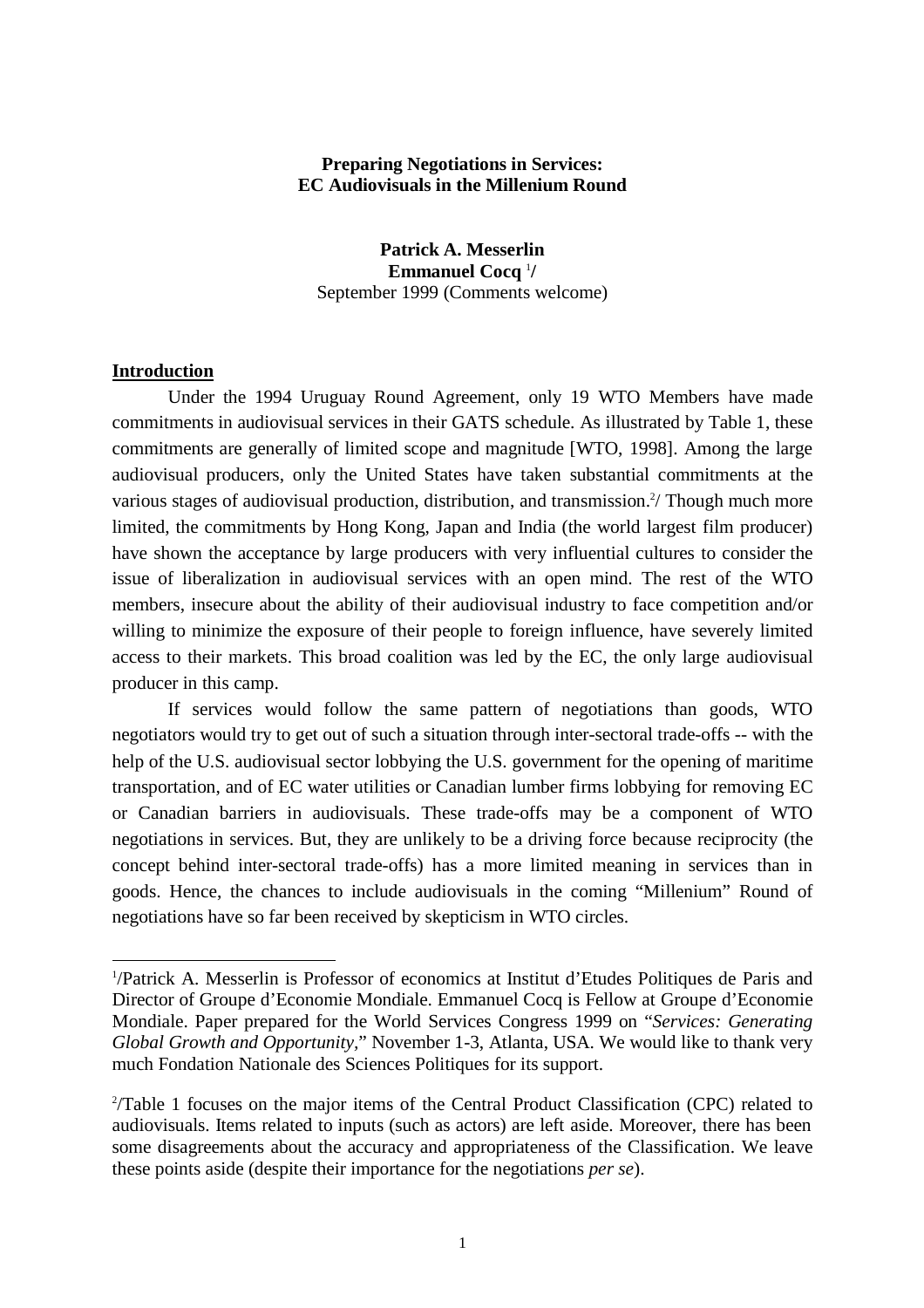The paper argues that on contrary, there are good reasons for optimism, and the initiative about trade and culture launched in Summer 1999 by Canada (which pertains to the second group of countries described above) is a first, though tenuous, sign of change. This optimism flows not only from the systemic evolution underlined by Siwek [1999], but also from ongoing profound *economic* changes (*partly* driven by technological changes) in importing countries, including in the large EC film markets on which the paper focuses. The European Common Audiovisual Policies or CAPs (the plural is required because the implementation of the European common audiovisual regulations is mostly left to Member states) are as highly protective as the Common Agricultural Policy (CAP). But they increasingly show the same fatigue symptoms than the CAP, and broadly for the same reasons. As a result, the coming years may witness a significant erosion of the support to the CAPs, first among large audiovisual firms, then among regulatory agencies directly in contact with markets, lastly (as usually) among EC and Member State authorities. After describing the first manifestations of this erosion, the paper investigates the ways which could *both* hasten the process *and* provide adequate instruments to answer legitimate questions about culture (which are raised in the U.S. as well as in the EC).

The paper is organized as follows. Section 1 presents ongoing and future technological changes engulfing EC audiovisual firms in a worldwide competition, and making these firms increasingly conscious that their size is not appropriate -- that they are too small for the entertainment markets *and* too big for the "culture" markets. Section 2 shows that this situation has been largely created by existing CAPs, and it describes the emerging recognition in Europe that these policies did not provide the expected positive outcomes, but that they have rather led to unexpected (for their proponents) costly results not only for film viewers, but also for many audiovisual firms. As a result, when reviewing their own strategies, EC firms will increasingly ask for EC "unilateral regulatory reforms."<sup>3</sup>/ Section 3 then suggests a method for hastening such EC "unilateral" regulatory reforms and for preparing WTO discussions on audiovisuals.

## **1. Audiovisuals in the Millenium Round:** *"Mission impossible"***?**

Because of their heavy emotional content, audiovisual services are a good illustration of the fact that the traditional negotiating instrument for liberalization (reciprocity) is weak to the point to lead to pessimism if one counts only on it. Fortunately, other forces are at work.

# *Reciprocity: "Apocalypse Now"*

 $\overline{a}$ 

Reciprocity will be of limited use for introducing audiovisuals in the Millenium Round for several reasons [for detail, see Hoekman and Messerlin, 1999]. It cannot be easily measured in the services context: negotiators will have little clue for assessing whether liberalizing audiovisuals will be (or not) worth roughly the same value than trade

<sup>&</sup>lt;sup>3</sup>/The paper defines "regulatory reforms" as Winston [1993]: de-regulation of economic conduct (pricing, exit and entry) and re-regulation of social conduct. Social conduct in audiovisuals means the introduction of better rules for promoting culture than the existing rules -- a relatively easy goal since current rules did (still do) about nothing for culture.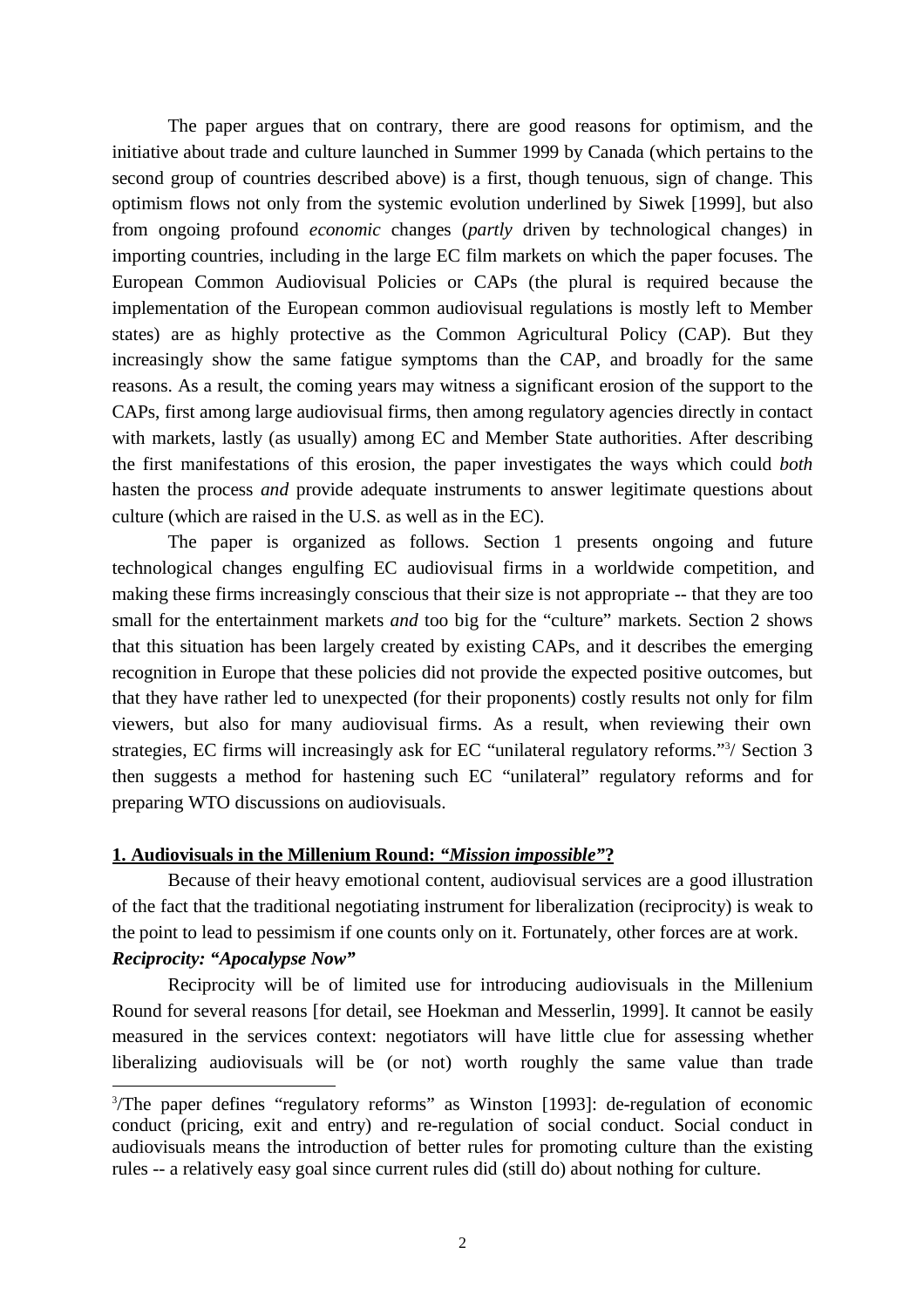liberalization in maritime transport or in water utilities -- hence whether "trading" liberalization in EC audiovisuals for market access in foreign maritime transport or water utilities would be a good deal. Negotiators' lack of information will be put under strong pressures by increasingly heterogeneous audiovisual firms: for some of them, potential tradeoffs will be an internal matter (for instance, Vivendi in France is a large water utility firm and own a large audiovisual firm, Canal Plus) whereas other firms operate only in audiovisuals. Myopic negotiators and powerful but divided lobbies are likely to be a sure recipe for *status quo*.

Negotiators' difficulties do not flow from ethereal considerations about "culture." They emerge in the very first steps of negotiators' usual computations about the value of concessions.4 / For instance, reliable data on imports require a definition of the "rules of origin" which allows a clear distinction between imported and domestic products (services), and between products (services) imported from different countries. That is not the case in audiovisuals. Defining a "domestic" film is not a simple matter, and differences in definitions lead to huge differences in volumes or values. For instance, French authorities have three alternative definitions ("integrally" French films, "French-initiated" films and "CNCsupported" films): in the five most recent years (1994-98), the narrower definition (integrals) leads to an average production of 77 films, and the wider (CNC-supported) to an average of 147 films, a difference of almost the double.<sup>5</sup>/ Criteria for classifying a film are so complicated that they often lead to arbitrary decisions: for instance, the "*Fifth Element*" has been considered as an integrally French movie because it has been largely financed by a French studio, although it has also been funded by an U.S. firm, made in London, in English, with non-French actors -- all infringements to normal conditions for getting the status of an integrally French movie. Lastly, reciprocity tends to have a much more limited impact in services than in goods. In goods, removing a tariff is often enough for changing substantially pricing behavior, entry and exit. It is not generally the case in services where border liberalization requires *domestic* regulatory reforms to provide the expected welfare benefits.

In addition to these general obstacles, two obstacles specific to audiovisuals make things even more difficult. First, there is a strong link perceived between audiovisuals and "national culture" in many GATS members, as best illustrated by the EC, Australia or Canada. Any liberalization of audiovisuals has to take into account this emotional aspect. The paradox is that the *existing* regulatory policies which are allegedly supporting domestic culture tend to harm it profoundly: as shown below, the CAPs induce strongly European film makers to mimic U.S. film makers -- leading to an accelerated "americanization" of the

 $\overline{a}$ 

<sup>4</sup> /Calculations for reciprocity in goods consist in getting the value of concessions received and granted, both being estimated by the tariff reductions (received and granted) weighted by the trade (import) value involved.

<sup>&</sup>lt;sup>5</sup>/If one limits to traded films, this percentage is higher because many integrally French films are not exported, whereas many of the "CNC-supported-but-not-integrally-French films" are co-produced, hence "imported" and "exported."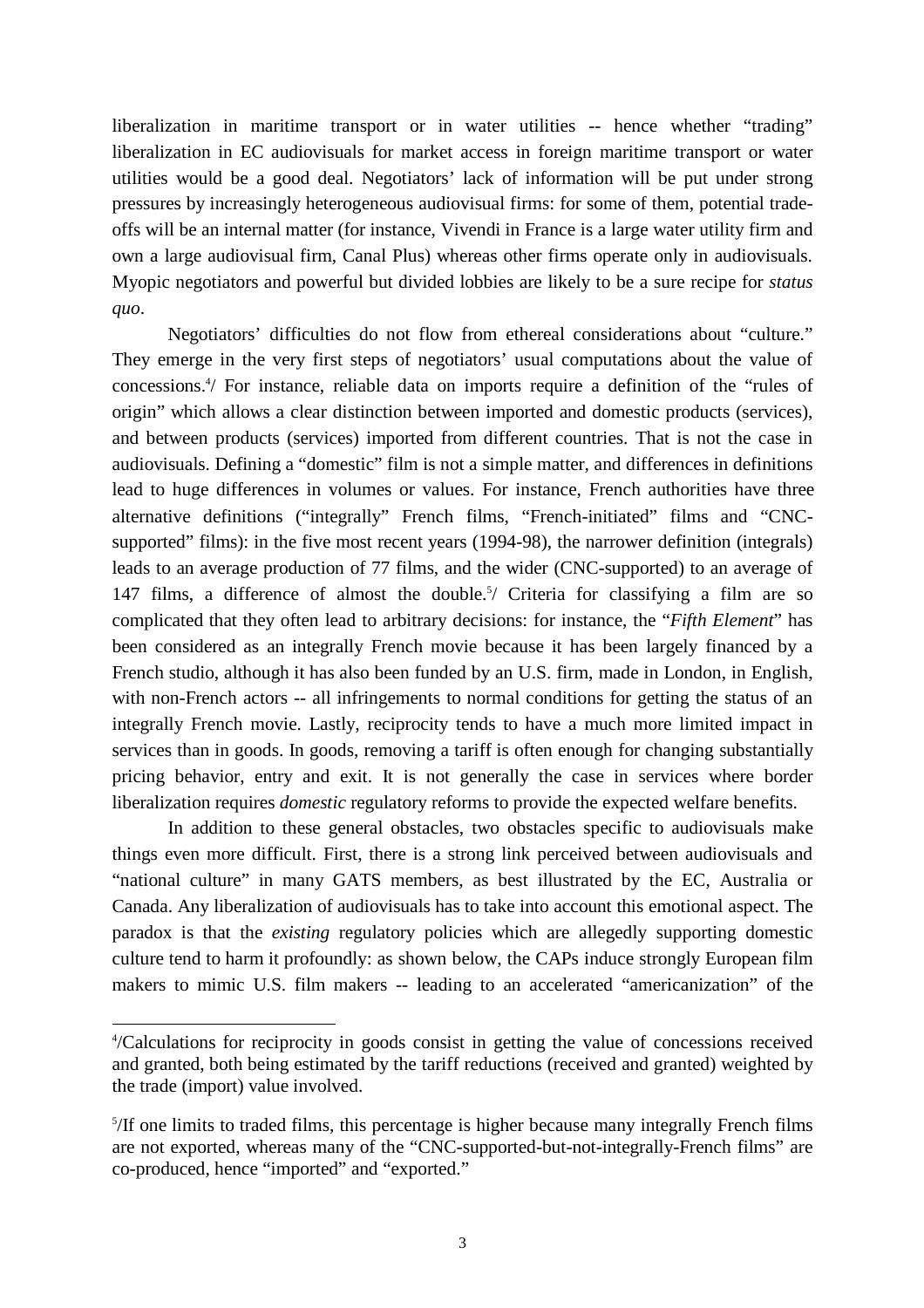European cultures, as best illustrated by the French case. The problem is that this paradox is rarely perceived and recognized in Europe -- making particularly hard for launching regulatory reforms addressing the national culture issue in a sensible and convincing way, and making particularly easy for vested interests to defend the upholding of existing protection.

Second, audiovisual producers (film directors, film-makers involved in advertising) are, by definition, "masters" in public relations. They are able to exert unusually skillful and powerful pressures on governments, as recently illustrated by the fact that a few European film-directors have provided the "coup de grâce" to the OECD-based Multilateral Agreement on Investment (MAI), at a time when it was already clear that audiovisual services were excluded from the MAI coverage [Henderson, 1999]. As the audiovisual sector is an essential instrument of the day-to-day relations between the "rulers" and the "people," government officials need media professionals on a regular basis who, in turn, ask for protection, creating obviously *quid-pro-quo* situations which can be easily hostile to liberalization.<sup>6</sup>/

These factors imply that coalitions needed for counterbalancing audiovisual protectionist lobbies should be larger than in other services. This heavy constraint on reciprocity leads to skepticism about multilateral negotiations on audiovisuals.

# *Technological and economic tremors: "The Quantum Project"*<sup>7</sup> */*

 $\overline{a}$ 

However, such a skepticism ignores the extent to which technology is profoundly changing the audiovisual markets, inducing firms to make drastic revisions of their strategies, and to ask for *unilateral* regulatory reforms. As technology progress is perceived first by firms, it makes more important their rôle in the negotiating process, generating a potential divorce between the most dynamic firms and governments captured by prejudices and laggards. What follows reviews quickly these aspects.

As is well known, technical progress in telecoms is generating profound changes in audiovisuals, and it is far to be over. Digital telecoms and other innovations (including the possible use of electricity grids for telecom purposes) are likely to be as powerful in audiovisuals as in telecoms, and reduce the governments' ability to protect domestic markets. For instance, the EC quota on foreign movies in TV programmes (40% of all broadcast movies) will become obsolete when EC TV-viewers will be able to download at a reasonable cost movies from a satellite dish through Internet (or from terrestrial digital TV in countries like the EC which allows for free cross-border diffusion between Member states). This technology makes possible for each broadcaster to fulfill the current EC obligation of supplying permanently 40% of domestic films (if only by installing audiovisual daubs produced in large quantities by CAPs), whereas European TV-viewers would only download

<sup>6</sup> /There is a noticeable correlation between French major elections and increases in audiovisual subsidies.

<sup>7</sup> /This is the title of a \$3 million-40 minutes film made specifically for initial Internet distribution (in May 2000) by Metafilmics [International Herald Tribune, 25 August 1999, p.1].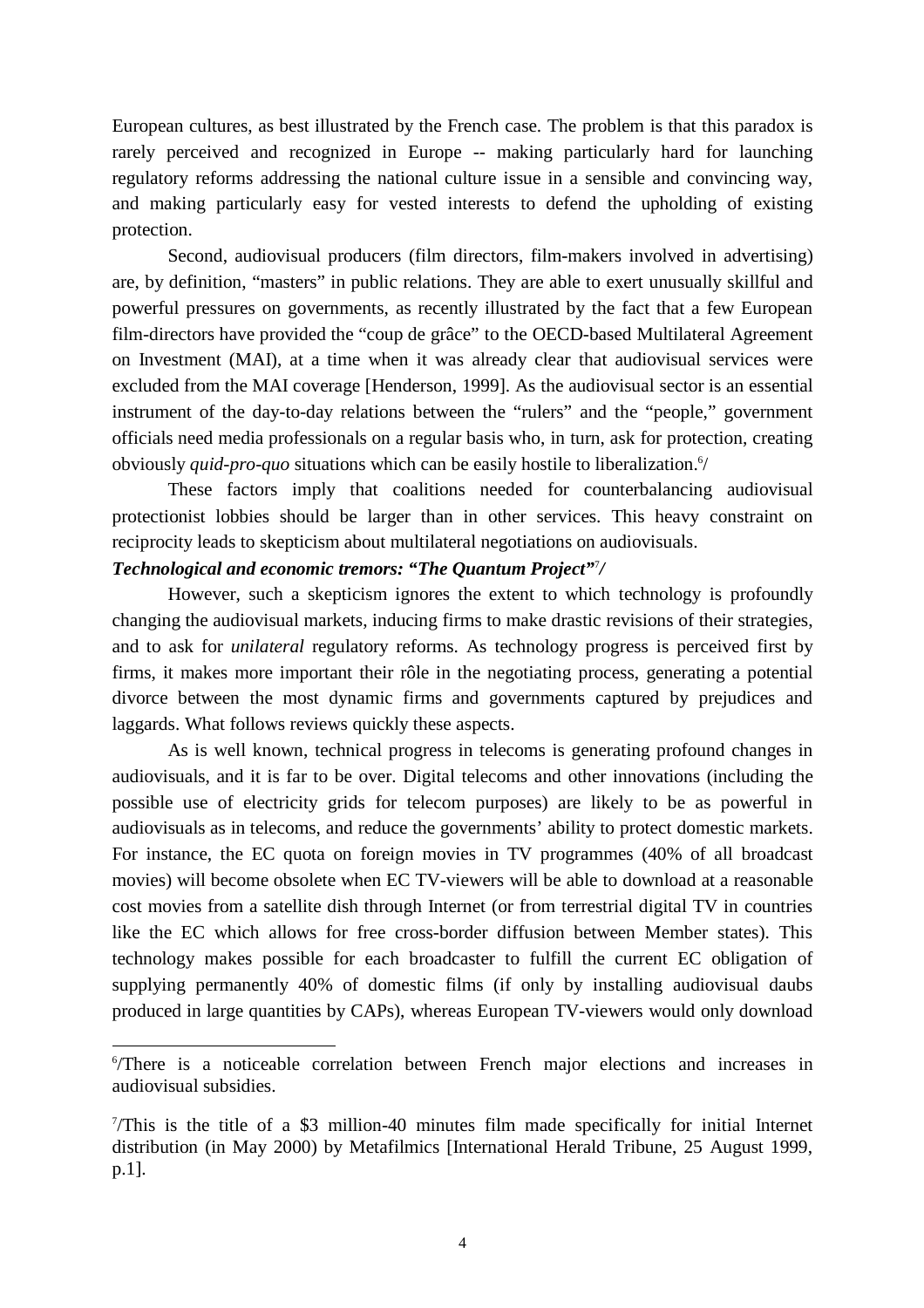foreign films supplied by this firm.

These coming technological changes force EC firms willing to survive as world players to re-assess the contours of the market relevant to them, and to realize that they are small in "global" markets. Table 2 illustrates this point for 1997 (the last year for which data are available): the average size among the 23 EC largest firms is half the average size among the 15 U.S. largest firms. As audiovisuals are among the riskiest economic sectors, size is also a matter of risk management: Table 2 shows that EC firms are significantly more specialized in audiovisual activities -- hence more fragile in case of downturns. These undesirable features appear correlated with CAPs: EC firms tend to be smaller and less diversified in the EC Member states which enforce the strictest restrictions. Since 1997, major mergers, acquisitions and alliances have been concluded in the U.S. and in Europe, but they don't modify substantially Table 2 results.

This correlation is not accidental. EC protectionist measures have consisted in taxing and in reinforced or creating monopolies, two sure recipes for inhibiting normal market growth: the more strictly the CAPs were enforced, the more the markets were severely segmented and restrained, the smaller the EC firms tended to be. The recent years have revealed all these contradictions: as EC audiovisual firms tend increasingly to be monopolies, they have become the target of European competition policies for "abuse of dominant power," a paradoxical outcome of the restrictions in place. For instance, the largest French firm (Canal Plus) has been recently condemned by French competition authorities for excessive market power in film catalogue. This is because, in accordance to existing audiovisual regulations, the relevant market as defined by French competition authorities has been the French-speaking film market, that is, 40% of the French market -- in sum, a small portion of an already relatively small market by world standards. At the EC level, mergers in EC audiovisual services represent 2% of the total number of EC mergers, but the ban of such mergers by the EC Commission amounts to half of all the merger bans decided. In sum, EC firms are kept smaller that they could be because audiovisual policies are segmenting national markets.

Being relatively small, unable to grow because of artificial segmentation, and often in quasi-monopoly (rent-creating) situations, EC audiovisual firms have been interesting firms to buy. Most of them have become part of firms owning and operating other activities (rarely cultural activities): press and publishing (Bertelsmann, Canal Plus-Havas, Fininvest, Kirch), advertising (Canal Plus-Havas and Fininvest), insurance (Fininvest), telecoms (Bertelsmann) and utilities (Canal Plus-Vivendi).

This recent integration of EC audiovisual firms in a wider set of activities is essential because it may change the balance of coalitions supporting the next WTO Round. Being a profound departure from the traditional European scheme of public monopolies specialized in audiovisuals, it is likely to influence the debate about culture in two ways. First, it enlarges the vision about "cultural goods," fudging the economically sterile (but politically powerful) debate about trade balances. For instance, the negative EC trade balance in films is a powerful argument for protection (despite its economic non-sense). A wider vision about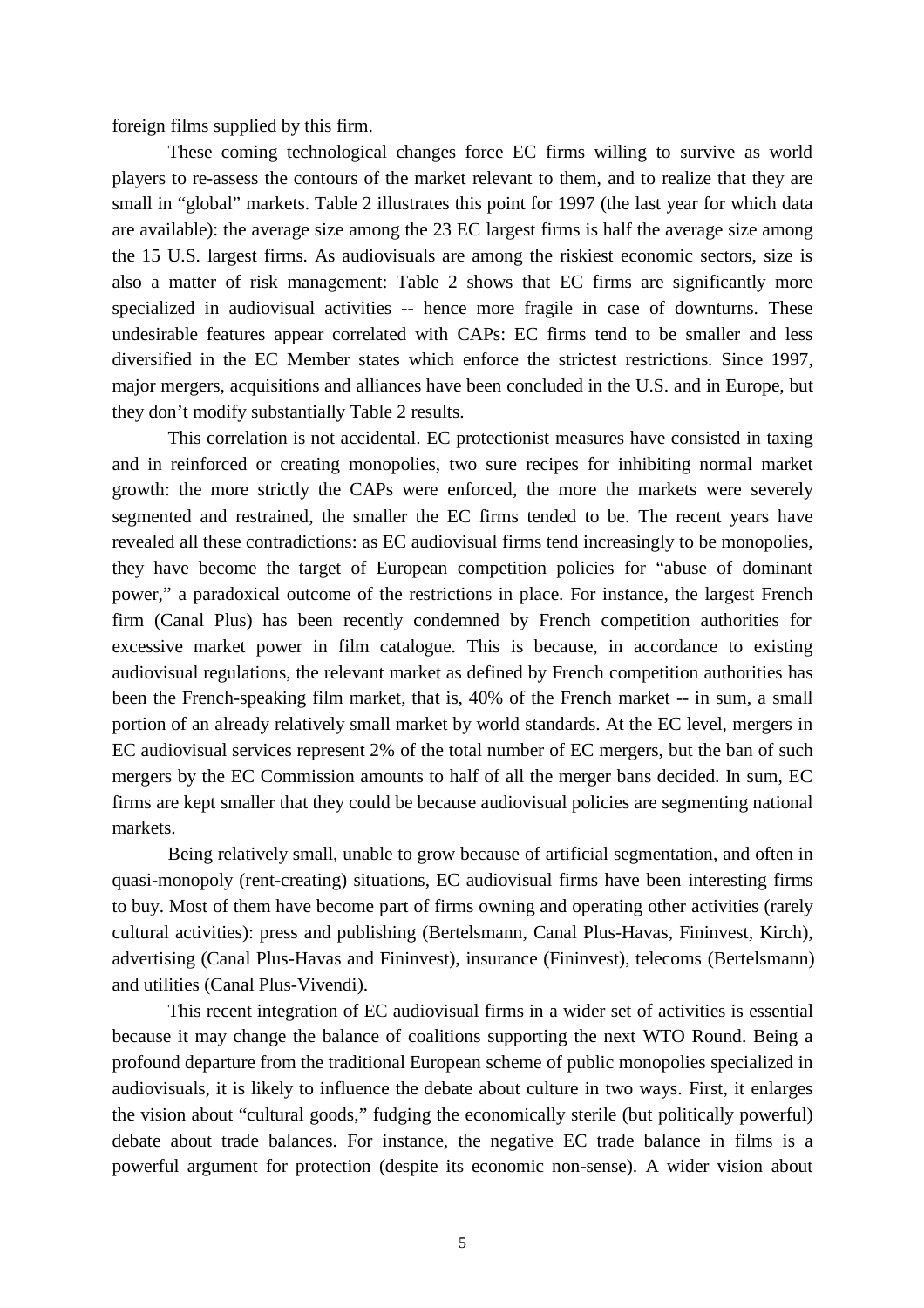cultural goods will balance the negative EC trade balance in films by the positive EC trade balance in books, help to diffuse the pressures on narrow "cultural" protection. Second, EC firms looking for access to foreign markets for their non-audiovisual activities will be less hostile to the opening of EC audiovisual markets.

All these powerful forces for changes are at work. Our understanding is that they are waiting for an initial push in order to appear in broad daylight. The discussion about the fate of the 10-years cultural exception may offer this opportunity, and the August 1999 Canadian initiative on trade and culture may be a first step -- leaving the EC as the only large audiovisual producer which may try to argue that the "audiovisual/cultural" exception is for ever (despite the use of the term "indefinite" in its schedule which is quite consistent with the 10 years deadline). Of course, there is always the possibility that exceptions could be followed by waivers, and that waivers will be traded. Possible "negative" trade-offs (such as trading protection in maritime cabotage for protection in audiovisuals) may well fit negotiators' tactics captured by vested interests. But, they may not necessarily fit the interests of the EC audiovisual firms facing technological challenges and/or owned by firms interested in WTO deals in other services.

## **2. Audiovisuals in the EC: "***Titanic***"**

 $\overline{a}$ 

There is a slowly increasing sense of dissatisfaction in Europe with the CAPs which have been developed during the late 1970s and early 1980s in certain Member states (most notably, in France and Germany) and then "communitarized" with the *Television Without Frontiers* (TWF) Directive adopted in 1989. Today, more voices recognize that quotas are useless, a position still taboo a few years ago. $\frac{8}{1}$  Although the same conclusion is not yet reached for subsidies (still almost unanimously praised in EC audiovisual industry) the CAPs are perceived as less protective as it was initially expected, and as having negative effects, *including* for film firms.

The section provides a brief survey of these effects. Though it draws many examples from the French case, it is important to stress that most of the EC Member states (including "free trade minded" countries, such as Britain) have adopted (or kept) measures in audiovisuals relatively similar to the French policy [Stetser, 1996].<sup>9</sup>/ For instance, as shown by Table 3, the shares of U.S. and domestic films in British and French theaters may seem quite different in the mid-1990s. But U.S. films market shares in Britain (1997) and in France (1998) are similar, and, as a corollary, the same can be said for the market shares for domestic films (see Table 5). Table 3 also shows that the shares of U.S. fiction (TV) works are almost identical in Britain and France.10/

<sup>8</sup> /However, the debate about the new audiovisual law in France has revealed opponents to the current pattern of distributing these subsidies between beneficiaries.

<sup>9</sup> /More details about French specifics can be found in Messerlin [1997] and Cocq [1999].

 $10$ /One could argue that nevertheless, the resulting level of protection is different because in Britain, BBC channels broadcast few American movies but BSkyB broadcasts almost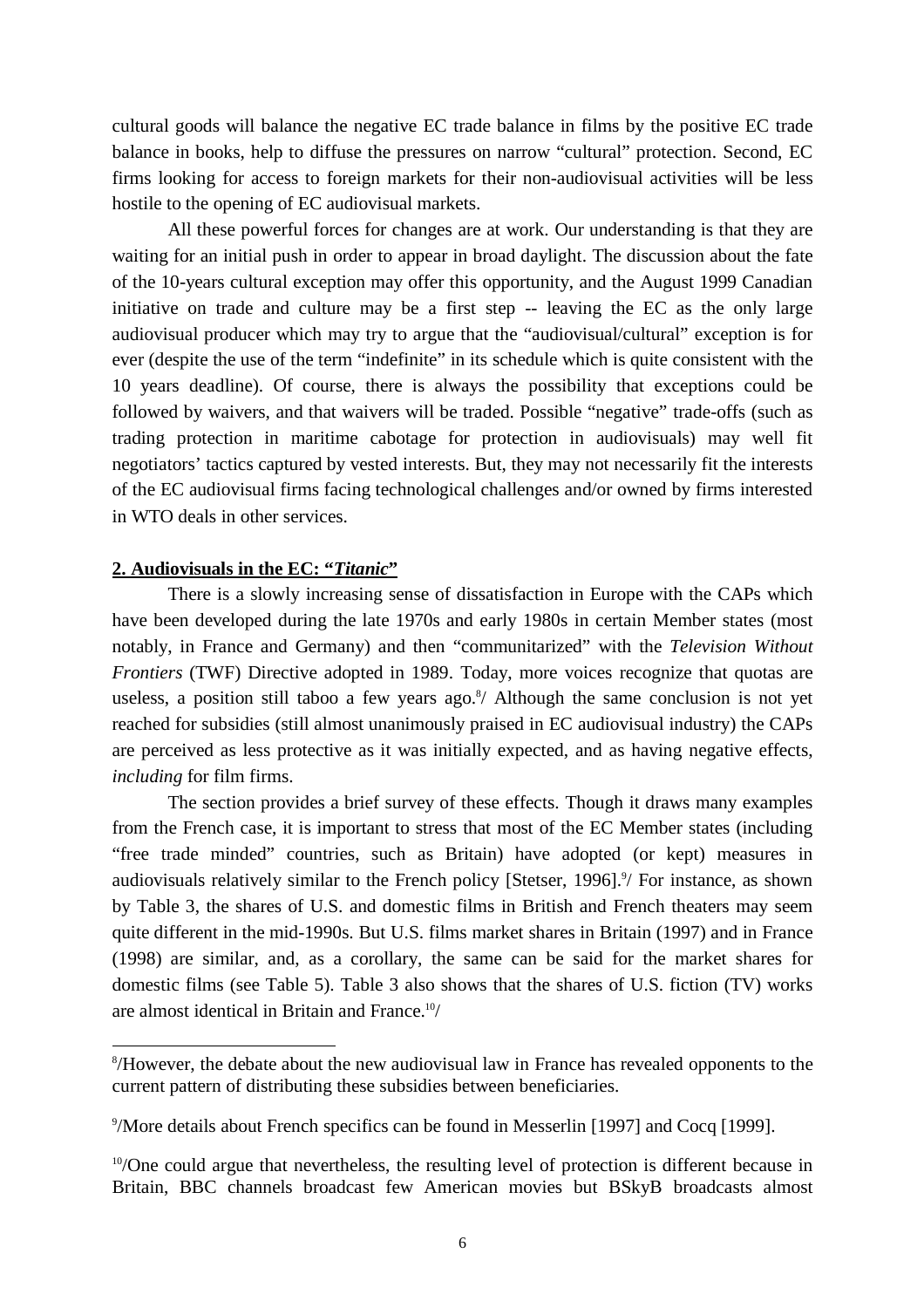#### *Quotas: "A bout de souffle"*

 $\overline{a}$ 

As i well known, the market share of U.S. films broadcast by EC TV-channels is restricted in a indirect way. The TWF Directive imposes "broadcast" quotas based on "film" nationality which are rigidly enforced only in France (and Belgium): at least 40% and 20% of the total annual number of movies broadcast by every EC TV channel should be, respectively, "national" (i.e., originated from the Member state in question) and "European" movies, leaving a maximum share of 40% to non-European (*de facto* U.S.) movies.

Broadcast quotas are far to be the only quantitative restrictions enforced in EC audiovisuals, as best illustrated by the French case. There are also "global" quotas which limit the total number of films to be broadcast and time-specific quotas which prohibit the broadcasting of films certain days and hours by air-TV channels: both quotas aim at protecting movie theaters from competition by TV-channels.<sup>11</sup>/ There are quotas on investments which require every TV-channel to invest a share of its resources in film production, by "pre-purchasing" and/or "co-producing" films: 3% of the net turnover in the case of air TV-channels, 20% in the Canal Plus case (out of which 9% for French films). There are arcane rules on programming films in theaters, TV-channels and videos (though these rules have been recently loosened for unsuccessful films).

The key question is: are all these quotas binding? The answer is likely to be negative for quotas on the total number of films to be annually broadcast: these quotas have been substantially increased over time, and they are not so different from the number of broadcast films in EC Member states which do not enforce such a restriction. But, the answer is positive to the extent that the *structure* of the broadcast films by nationality is different from what it would have been without these quotas. Broadcast quotas on U.S. films are strongly binding since U.S. films have a market share ranging from 53 to 63% since 1989 (hence, much larger than 40%) in cinemas where French viewers can make free choices. The same could be said for investment quotas which contribute to increase production of French films.

What matters is that these protections have not the expected *positive* impact on French films. Despite heavy subsidization (see below), there is not *enough* French films for feeding the quota of French films during TV prime time. Between 1994 and 1998, there has been, on average, only 10 French films per year having enough success in theaters (more than 1 million viewers) to be candidates for broadcast during prime time -- compared to an average

11/Canal Plus can broadcast 364 movies, whereas air TV channels can only broadcast from 170 to 192 movies per year, depending the channel. Canal Plus is not subject to "global" quotas: it can broadcast as many films as it wants during "prime time" hours whereas other air TV channels can broadcast only 104 movies during these hours.

exclusively such films, whereas *every* French TV channel broadcasts at most 40% of American movies. As a result, a British viewer equipped with satellite TV has a lessrestricted choice at any time of the day than a French viewer (he can always see an American movie). But, one could also argue that a French viewer equipped with a VCR buys twice more blank video-cassettes than its British counterpart -- probably for good reasons easy to understand.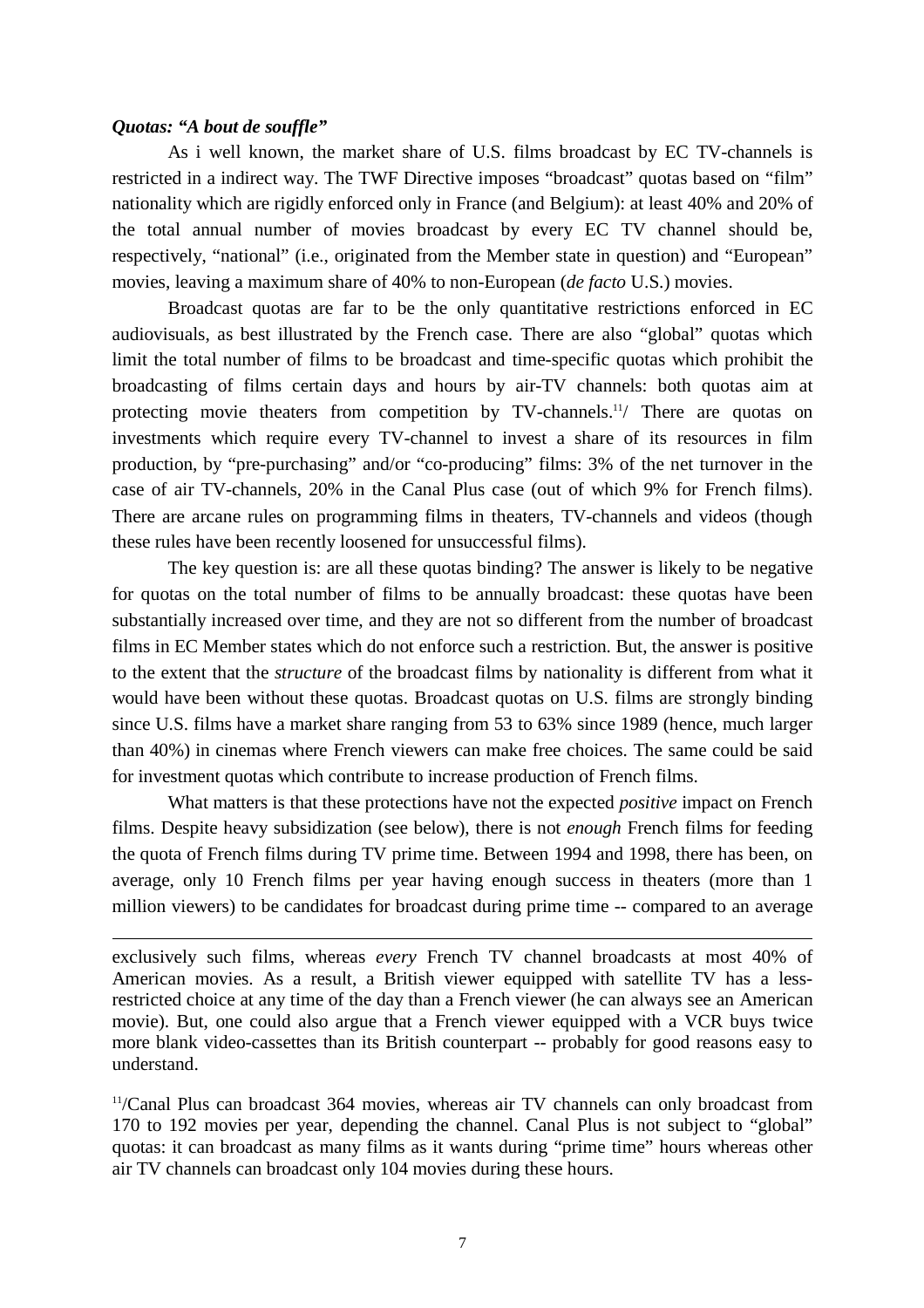of 24 U.S. films. As a result, TV-channels have had to have increasingly recourse to massive reruns of old French films (the rerun rate has increased from less than 60% in the 1980s to 70% in the 1990s) and to TV fiction works -- relegating the recent (subsidized) French films for feeding the TV late or early hours of the day, and for meeting the annual 40% quota of French films.

# **Subsidies: "***Men in Black***"**

 $\overline{a}$ 

Table 4A shows that all EC Member states implement massive subsidy schemes. However, it deserves two remarks. Relying on 1994 figures, it shows a British exception which has been eroded since then by the British National Lottery contribution to film production for roughly ECU 20 million per year -- although the subsidy equivalent of this fund is smaller because 70% of these funds are effectively reimbursed, implying a subsidy equivalent of ECU 6-7 million. Table 4A also underestimates substantially the amount of French subsidies (and of a few other Member states: according to other sources, Italian subsidies are 25% higher than Table 4A figure). In order to limit problems related to unaccurate information (and because of the specificity of each Member state subsidy policy), the rest of the section focuses on French film subsidies (French subsidies granted to TVfiction works are ignored).<sup>12</sup>/

Table 4B provides a complete information on *public direct* subsidies granted to French films for 1975, 1980, 1985, and for all years from 1988 to 1998.<sup>13</sup>/ Subsidies have more than doubled (in constant 1995 French francs) whereas the number of films has increased by less than 15%. The resulting rate of subsidization (subsidies in percent of film revenues) is massive. Until the late 1980s, film revenues have been almost exclusively drawn from their release in theaters: on this base, the subsidy rates range from 16% (1975) to 70%

 $13/A$  specificity of French subsidies (see Table 4A) is the large share granted to movie theaters (*exploitation*), compared to aids to production. The official rationale for this feature is that theaters are necessary for showing new films, and generating the targeted cultural diversity. However, this rationale fits hardly reality: 20% of the French film production never reaches theaters, and many films are shown a few days. Another rationale for large subsidies to movie theaters is that 20% of the French movie theaters (representing 50% of the French seats) are owned by the three French major studios (Gaumont, Pathé and UGC): as little (if any) monitoring of the *exploitation* subsidies is done, there are wide opportunities for these three film producers to shift exploitation subsidies to production or to other uses.

 $12$ /The EC-French system is extraordinarily complex: the specialized "guide" of 318 pages lists 17 broad types of subsidies, only for feature films and excluding regional aids [Fougea, Kalck and Rogard, 1993]. In a nutshell, French film subsidies can be divided in two major categories: aids to production and aids to movie theaters (*aides à l'exploitation*). Among production subsidies, automatic aids (*soutien automatique*) and selective aids (*avances sur recettes*, or advances on revenues) play a central role. They are granted to film makers through the CNC agreement, hence the crucial rile of this institution. Though most of the production subsidies are technically *avances*, they are *de facto* pure subsidies. For instance, reimbursements of such *avances* granted to film makers between 1985 and 1991 have reached roughly 12% of the *avances*, a result provided by two CNC studies [CNC Info, 1984, August, No.202, page 6, and CNC, 1997].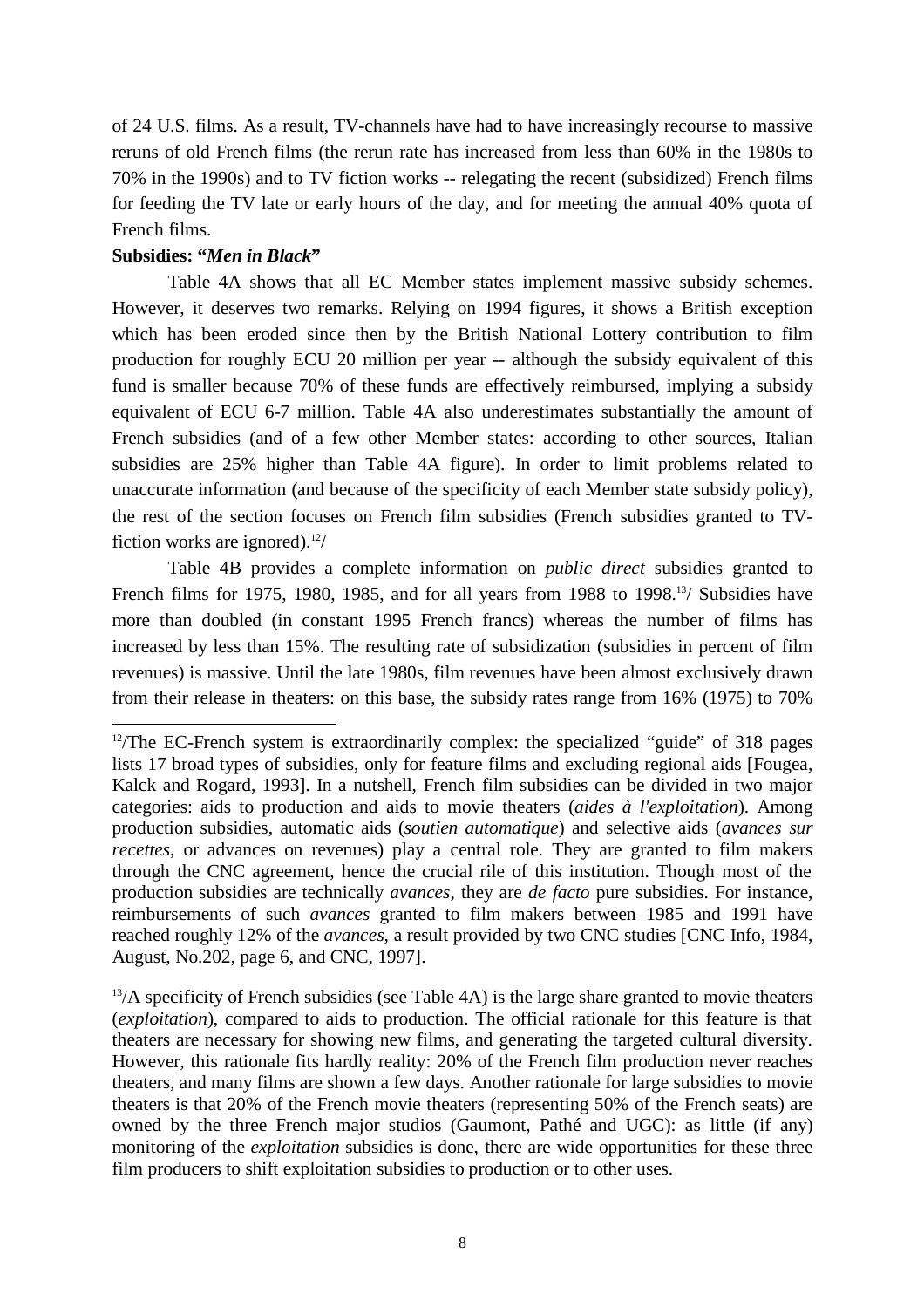(1998). Since the early 1990s, movies get additional revenues from releases in TV-channels and video revenues on which information is imperfect. Assuming these additional revenues equivalent to 25% of the total revenues earned in the early 1990s [Farchy, 1992], and extrapolating these estimates until 1998 suggest an average rate of subsidization of roughly 55% in the late-1990s.

However, Table 4B relies on a *narrow* definition of subsidies -- those granted through the official channel of CNC. Another source of funds for film production which is equivalent to public subsidies consists in investment quotas: TV-channels are mandatorily required to invest in pre-purchasing or co-producing films. In this respect, the case of Canal Plus deserves particular attention since, with an average spending of ECU 130 million per year (FFR 800 million) in the late 1990s, Canal Plus alone contributes to two-third of all funds imposed by investment quotas.<sup>14</sup>/ This huge investment requirement has been explicitly conceived as a counterpart of the monopoly granted to Canal Plus for broadcasting films in Hertzian pay-TV. The monopoly rent that Canal Plus can extract from its French TV-viewers can be estimated to ECU 300 million per year (FFR 2 billion) in the 1990s. In other words, almost half of Canal Plus monopoly rents is a way of taxing French TV-viewers in order to subsidize French film producers. Including these indirect subsidies, French total subsidies to film production amount to ECU 310 million per year, and the rate of subsidization of French films is close to 100%.

The huge increase of subsidies mirrors not only higher rates of subsidization, but also the high costs associated to the production of French entertainment films "à la Hollywood." This shift was the result of the "Plan Lang" (from Culture Minister Jack Lang) adopted in 1989 which was a mixture of political gesture (French films competing with Hollywood films) and of business craftiness (big budget films allow large private profits in case of success -- and otherwise big losses to be absorbed by the French Treasury). This shift has a crucial corollary: the main goal of French subsidies (and quotas) is to protect "entertainment" French clone films from Hollywood comparative advantages, not "cultural" films.

## *A system failing to deliver its promises: "2001, A Space Odyssey"*

 $\overline{a}$ 

The efforts to extend to Europe the French (and German) system of subsidies and quotas have led an unexpected outcome: it has made more apparent the flaws of the used instruments.

During the early years of the system (the 1980s), the number of films produced was seen as the sign of success of the French policy: this number remained high in France, whereas it was declining (sometimes dramatically) in other EC Member states. Of course, this number was simply mirroring the fact that more French public money was made available to film-makers and spent by them (not necessarily for the official "cultural"

<sup>&</sup>lt;sup>14</sup>/A last source of subsidies consists in subsidies paid to factors of production of films. Until two years ago, the unemployment benefits for actors and other film workers has been extraordinarily generous (even by French standards), with a budget of ECU 330 million per year, and extraordinarily standards) and unfair (benefits were proportional to wages and fees). There have also been subsidies for TV satellites (TDF).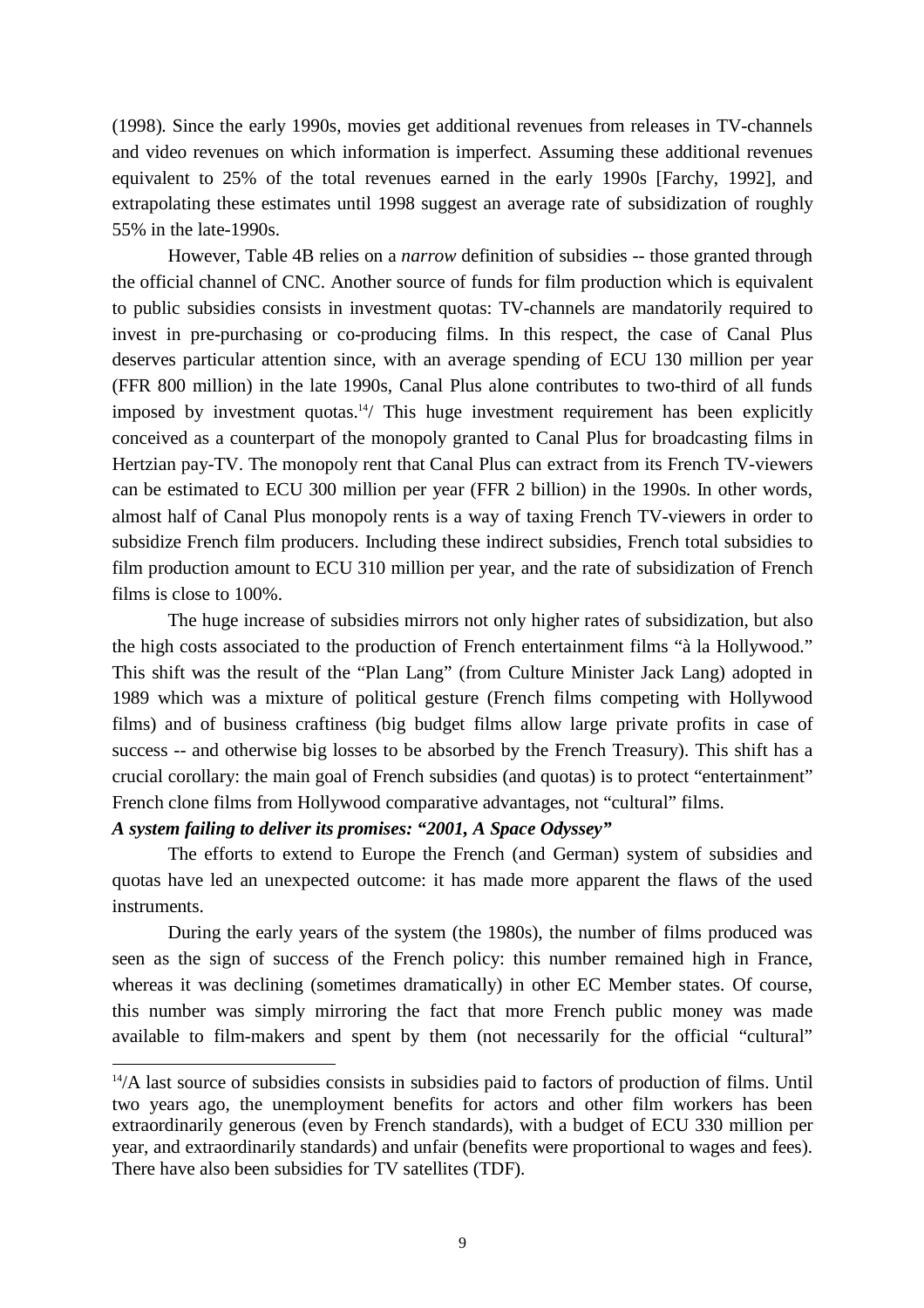purpose, as just underlined). As time went and as other EC Member states have been implementing their own version of the CAPs, their film industry begun to exhibit roughly the same number of films produced than France (between 80 to 130 films per year, for the largest Member states) leading to the progressive realization that this indicator is meaningless.

As a result, the focus of attention shifted progressively from supply to demand, that is, from the number of films produced to the number of theatrical entries (despite the fact that this indicator is heavily weighted by "entertainment" films). During the late 1980s and early 1990s, this indicator was perceived as the best sign of success of the French-style film policy. However, as underlined before, this sign is vanishing: Table 5 shows a convergence towards market shares in all EC Member states speaking worldwide spread languages, including France.<sup>15</sup>/ This evolution has not yet changed the taboo of beneficial subsidies -- but it has definitively turned down the tone about the benefits to be expected.

What has still not been largely realized is an even more interesting evolution: the demand for European non-domestic films in each EC Member state (for instance, the demand of EC non-French films in France) is not only small, but generally *declining* during the 1990s -- suggesting that the CAPs constitute a *barrier* to an integrated EC film market, contrary to its flaunted objective. This evolution is not so surprising. National subsidies have mechanically amplified film production, while "fixing" national investments in each Member state. But they have not created a demand for "European" films (whatever it means) for all that. Rather, they have been crowding out films from other EC Member states in each Member state. Ironically, the French film industry has suffered the largest crowding out effect, whereas the only EC film industry with growing market shares in the EC is the British industry which has been characterized by a severe cut in subsidies for years (*forcing* it *not* to mimic U.S. films, but to dig in for the British touch) and noticeable investments from U.S. film industry in the recent years.

The most entrenched belief of the supporters of the CAPs is that such policies contribute to create a cinema of "quality"(whatever it means). What follows tests this statement (only for French films) with two, admittedly crude, indicators.

The first indicator assumes that people who can recognize the talents of the French "culture" roam the film Festivals. If this assumption is correct, the French "share of awards" in the three major European film Festivals (Berlin, Cannes and Venice) seems a crude, but acceptable, indicator of the evolution of the quality of French films. This share has dramatically decreased: from roughly 16% (1981-1985) to 11% (1986-1993) and 6% (1994- 1998) if one includes the Cannes Festival (21%, 10%, and 9%, respectively, if one excludes Cannes).

The second indicator is based on TV audience. As shown above, French films produced before the 1980s (hence with little subsidization) show, *even nowadays*, a much better capacity to attract viewers during prime time TV hours than the heavily subsidized

 $\overline{a}$ 

<sup>15/</sup>As mentioned in section 1, the arbitrary classification of the *Fifth Element* as a French film increases the 1997 French film market share in France by 5%.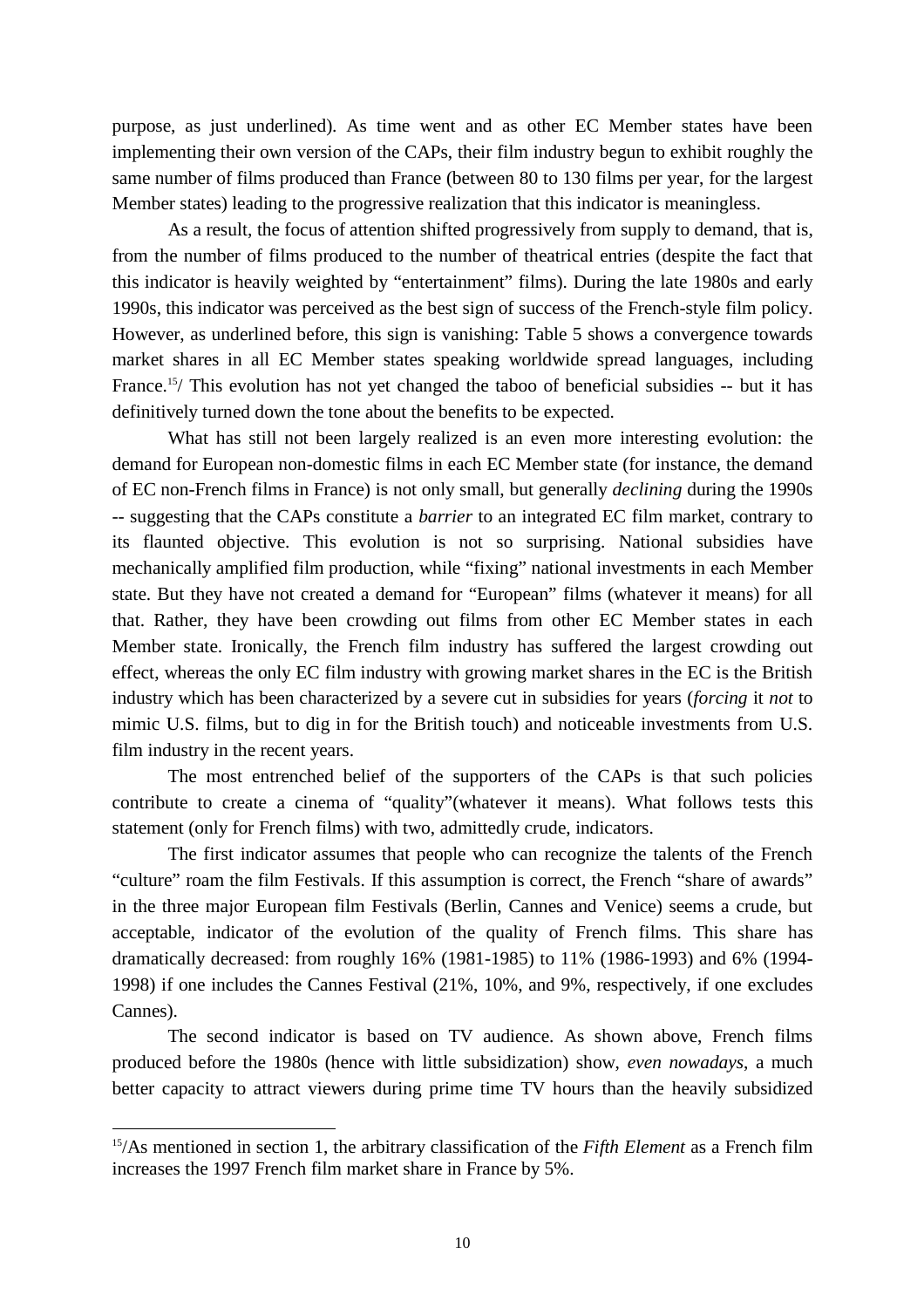films produced during the 1980s and 1990s, despite the handicap of many reruns. Such a difference in the capacity to attract TV viewers is not observed for recent U.S. films.

Of course, these results do not constitute a big surprise for economists who see changes in artistic quality as largely exogenous to public policies, and who are ready to expect the following negative impact of the instruments used. Broadcast quotas can induce TV firms to produce more domestic films only (or essentially) for increasing the number of foreign films to be broadcast, making quality a marginal preoccupation. Subsidies can modify the trade-off between quantity and quality, by anaesthetizing film makers risk assessment, as implicitly suggested by the much higher ratio of films to viewers in France compared to U.S. (there is roughly 1.1 film produced per one million of annual viewers in France, compared to 0.43 in the U.S.).

#### *A system loosing support: "The Bridge on the River Kwai"*

Under such circumstances, it is not astonishing that CAPs are loosing support, even in France when it started first and left for a while the impression that it was working. Loosing support is exacerbated by the fact that the policy is becoming inconsistent in two major aspects.

First, since 1997, the Canal Plus monopoly on Hertzian pay-TV is eroded by the emergence of a TV-satellite competitor (TPS) which is a joint venture of all major French air TV-channels (public channels and their arch-rival private channel, TF1), France Telecom and Lyonnaise des Eaux (the utility company, arch-rival of Vivendi). A duopoly in pay-TV is slowly emerging, though Canal Plus remains dominant with 5.7 millions of subscribers (4.6 for its Herzian activities and 1.1 for its satellite activities) compared to 0.6 millions of subscribers for TPS. But, the rent-erosion process has started.

Second, in a recent (November 1998) decision, the French TV regulator (Conseil supérieur de l'audiovisuel, CSA) has decided, in application of the TWF Directive, not to impose French legal constraints to TV-channels from other EC Member states, but to submit them only to the EC constraints which are less severe (in particular, the EC regime has no legal obligation concerning the subsidy regime). As said in the introduction, moves by large firms are echoed by regulators in direct contact with markets.

#### **3. Regulatory reforms and liberalization**

 $\overline{a}$ 

Section 2 leaves little doubt about the fact that EC firms willing to become worldwide players will be interested in EC unilateral regulatory reforms, as a preparatory step for multilateral negotiations. In this respect, there is little difference between the CAPs and the CAP: Blair House has required the 1992 CAP Reform.

#### **Effective rates of assistance: "***Four funerals and one wedding***"**16/

The existing CAP system is so complicated that one has to reveal the *net* winners and the *net* loosers -- in trade parlance, the "effective rates of assistance" of the various

 $16$ /We apologize for the deliberate hijacking of the title: the new title seems much better appropriate with the many net loosers and the only net winner of the CAPs.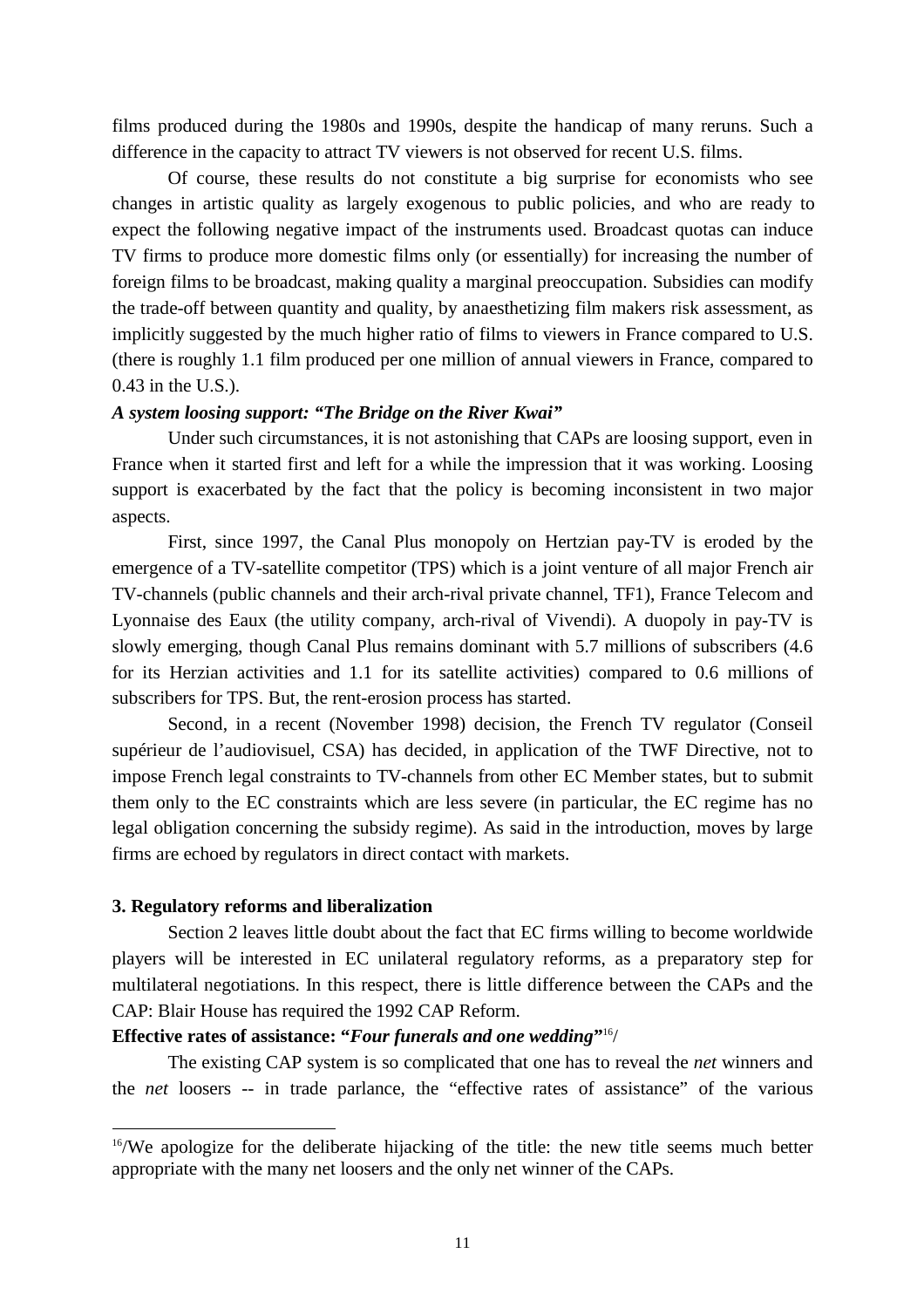participants in the film industry. For instance, the French version of the EC system of quotas, subsidies, monopoly rents (created, then taxed and transferred) involves at least six different participants: theater-owners, film producers (foreign, French successful, and French unsuccessful), TV-channels and French consumers.

*Theater-owners* face the annual quota on the total number of films to be broadcast which tends to increase demand for theater seats, the 11% seat tax which tends to reduce this demand, and they receive subsidies which may increase it. As underlined above, the effect of global quotas is likely to have been small, the seat tax impact is substantial, and it is not clear to which extent theater-owners benefit really from subsidies which can be easily passed to film production to a large extent.

*Foreign-U.S. film makers* face the seat tax which reduces the demand of their films, recoup a portion of this tax to the extent that they are the main beneficiaries of the good shape of theaters in France, and they face the indirect 40% broadcast quota on U.S. films. As underlined above, the quota is severely binding: one-third of the U.S. films which would have been broadcast in the absence of quotas are not. On the other hand, U.S. films which are effectively broadcast can get rents, but with a negative twist: the "best" U.S. films are not likely to numerous enough to be bound by the quota (hence to get rents); by contrast, rents are more likely to accrue to the "good" U.S. films for which the demand is really constrained by the existing quota. In other words, the quota system works against quality (as for the French films, as shown below).

*Foreign-EC film makers* face the same situation than U.S. film producers, with two key differences: they have access to French subsidies, and they are unlikely to benefit from possible rents associated to the quota on EC films (their demand by French TV-viewers is limited).

*Successful French film producers* share many features with EC film makers, and they get even more subsidies. It seems unlikely that successful French films receive rents from the 40% quota on *domestic films*: as said above, they are in too short supply for feeding the quota.

*Unsuccessful French movies* are *unambiguously* among the net winners: they are not hurt by the seat tax (nobody wants to see them) and they are fully subsidized. The larger their budgets are, the larger the pure transfers are: in other words, large-budget unsuccessful French clones of Hollywood films get the best of the EC-French system.

*TV-channels* are the last major participant on the supply side. Air TV-channels are likely to be net loosers: they are taxed by investment quotas (and by a special tax of 5.5% on their advertising resources in case of private TVs, or on license fee resources in case of public TV-channels). These investment quotas provide some benefits under the form of more flexibility in TV programming, but they are small, compared to the costs mentioned. Canal Plus is a special case: it enjoys huge monopoly rents, but half of them disappear in investment quotas. The erosion of these rents with the emergence of TPS will deteriorate Canal Plus net winner situation -- becoming a net looser seems a matter of time.

Of course, the *viewers* of French films (and French tax-payers) are *unambiguously* net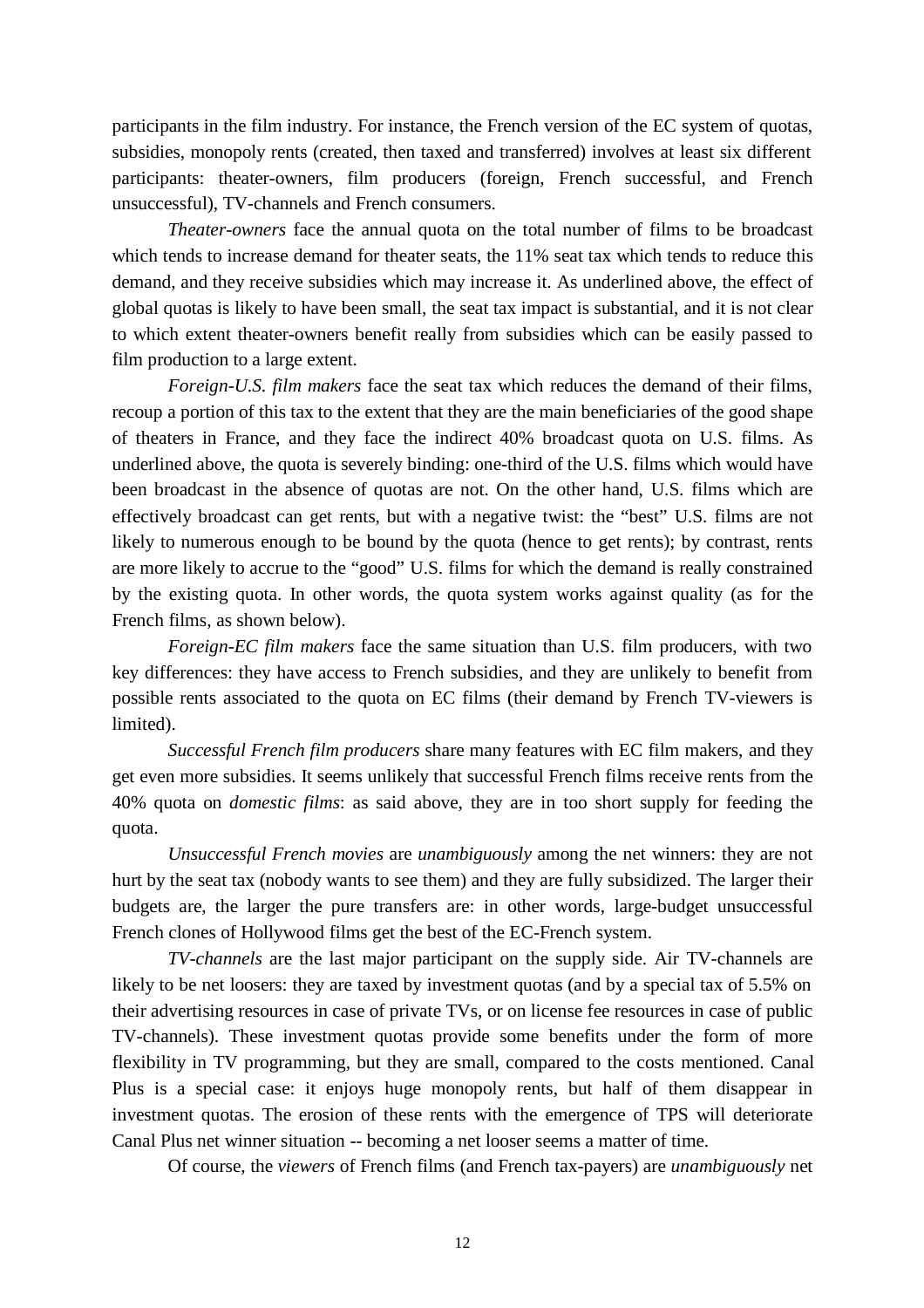loosers: they are taxed, directly (when funding subsidies) or indirectly (when going to movie theaters and/or when subscribing to Canal Plus); French viewers looking after entertainment are hurt by restrictions on U.S. films, *whereas* French viewers interested in "cultural" films are hurt by the marginal support in terms of subsidies.

This global picture leads to an essential question: a majority of participants on the supply side are likely to be or become *net* loosers -- making them more friendly to unilateral regulatory reforms of EC audiovisual markets and to multilateral negotiations going in the same direction.

# *Liberalization as a support of domestic regulatory reforms*

What does this presentation of the effective rates of assistance -- and its corollary policy of netting out quotas, taxes and subsidies -- tell for the coming WTO round of negotiations?

The first lesson is that broadcast quotas should be eliminated. In the importing country, these quotas hurt every participant on the market (supply and demand), except the producers of domestic bad films or TV works. If they will be less and less protective because of new techniques, counting on time for getting the full impact of technological changes would simply make the industry recovery more difficult. Moreover, as quotas generate monopolies and inefficiencies (two strong forces for price hikes and/or quantity contractions), they "call for" subsidies just in order to be more endurable by the domestic industry itself in the long run.

The second lesson is that the policy frequently suggested nowadays in Europe (eliminate quotas, but keep subsidies) is insufficient. However, going further requires pragmatism, that is, to make a distinction between "industrial" and "cultural" subsidies in audiovisuals. The above description of the EC regime has amply shown that issues at stake are not cultural. The same observation can be done with the emerging dispute between Canada and the U.S. about the runaway film production from American to Canadian studios: it involves "the small business that support the film industry," such as "caterers, rental equipment business, electricians, etc," not the actors, the script writers, etc. [Statement of U.S. Rep. J. Weller, August 5, 1999].

As underlined by Siwek [1999], "industrial" subsidies are not acceptable. At a first glance, this proposition has little chance to fly in Europe. But again, changes are emerging. The slowly eroding monopoly rents (such as for Canal Plus) is undermining a substantial source of subsidies, hence the firms' strategies. The evolution of market shares in European film markets force regulators to increasingly recognize that subsidies generate barriers, rather than the Single European Market. Lastly, banning industrial subsidies echoes recent Commission's decisions about Member state subsidies granted to their domestic "studios". The principle of banning industrial subsidies leads to the problem of their definition, and the time framework for implementing the prohibition: pragmatism should take the lead, as it has been done in agriculture, with an immediate focus on export subsidies, and a more progressive phasing out of amber box subsidies).

"Cultural" subsidies should be excluded from the WTO scope and disciplines. They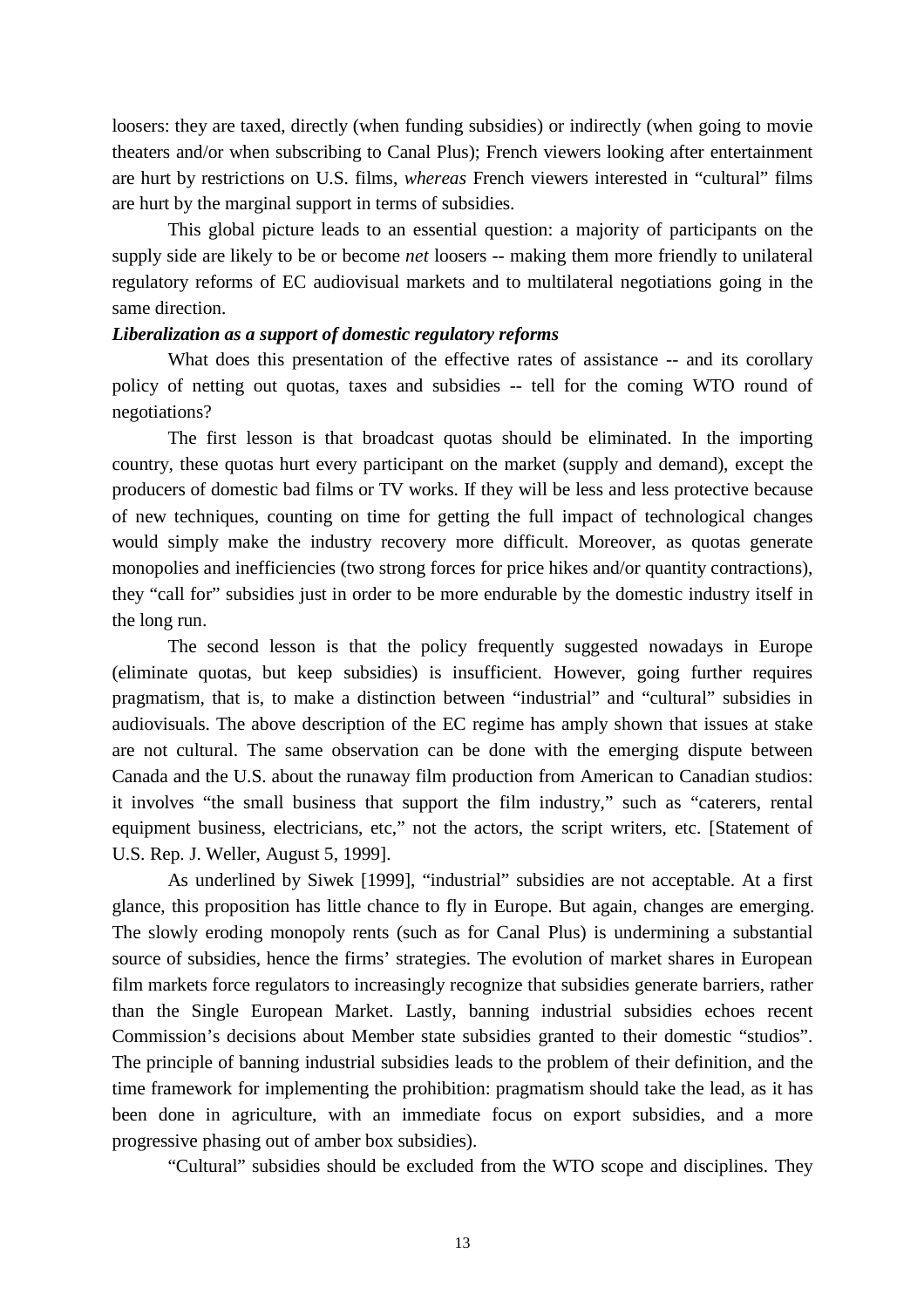are small today (a point which should be made better known) and they are likely to remain small. Their existence raise two issues. First, at the multilateral level, they should not become a way to circumvent disciplines on "industrial" subsidies. An option would be to notify and monitor them at the multilateral level: WTO Member states should report, on an annual basis, on the magnitude of these subsidies, the sources of financing, the instruments used (direct subsidies or tax reductions) and other key conditions, etc. Notifying subsidies at the multilateral level is often a lip service: in this case, on the contrary, one could expect some competition between WTO Members eager to show their support for culture.

Second, cultural subsidies raise many domestic issues, the most important being the following one: to what extent democratic authorities (and associated bureaucracies) can play the role of a patron?17/ Being a patron requires to take risks, and to pay for them. Democratic public authorities are *necessarily* reluctant to take risks: they could be accused of "*favoritism.*" And they *never* pay for their errors: the tax-payers do. In these conditions, it is hard to see how such authorities can really *promote* culture (except in the narrow sense of keeping in good shape the physical heritage of old buildings, paintings, or films). As a result, a serious treatment of culture in the film industry (as well as in other arts) requires adequate regulations for art foundations and for innovative structures for patronage (as aimed by the British system of "franchised units") -- all institutions which could behave quite easily according to the principle of non-discrimination.

 $\overline{a}$ 

 $17/\text{Also of importance}$  is the issue of the source of subsidies. On the one hand, a general tax system is better than a seat tax (a proxy for general tax being the British case of National Lottery which may be felt as superior to public budget by film-makers, because easier to trace). On the other hand, a seat tax is equivalent to tariffs, hence easily negotiable in successive Rounds of trade negotiations.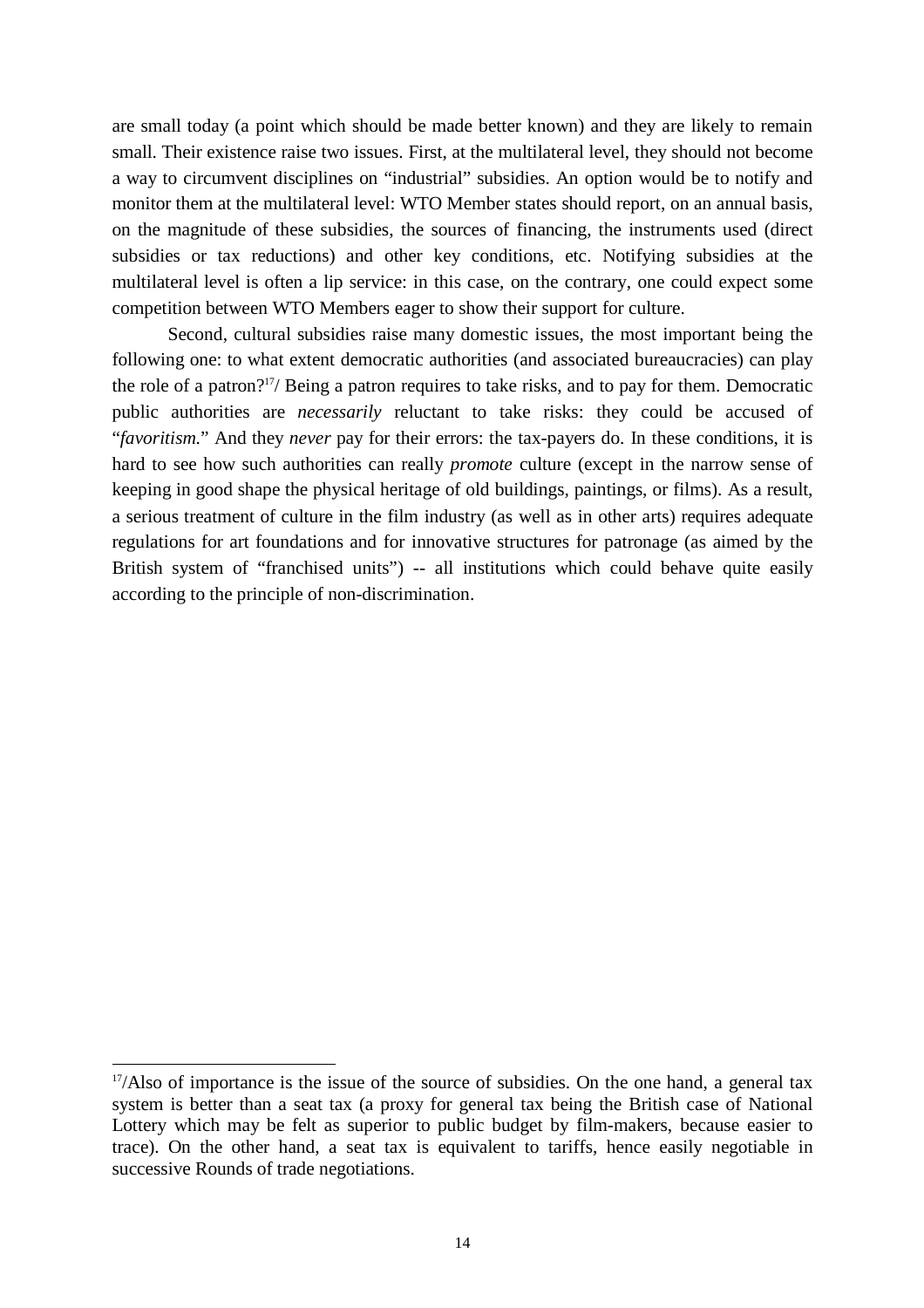#### **References**

Cocq, Emmanuel, 1999, Analyse économique de l'audiovisuel français, Institut d'Etudes Politiques de Paris, mimeo, Paris.

Farchy, Joelle, 1992, Le cinéma déchaîné, Presses du CNRS, Paris.

Fougea, Jean-Pierre, Anne Kalck and Pascal Rogard, 1993, Les aides au financement, Editions Dixit, Paris.

- Henderson, David, 1999, The MAI Affair: A Story and its Lessons, Melbourne Business School and Groupe d'Economie Mondiale, Melbourne and Paris.
- Hoekman, Bernard, and Patrick A. Messerlin, 1999, Economic Development and Multilateral Negotiations on Services: Getting the Horse to Pull the Cart, Conference on Services 2000: New Directions in Services Trade Liberalization, mimeo.
- Messerlin, Patrick A., 1997, European Film Policy: "La Grande Illusion," Centre for Policy Studies, London.
- Siwek, Stephen E., 1999, Setting Limits: Trade in Entertainment and the End of Cultural Discrimination under GATS, Conference on Services 2000: New Directions in Services Trade Liberalization, mimeo.
- Stetser, Bradley W., 1996, L'économie politique des quotas de diffusion, Institut d'Etudes Politiques de Paris, mimeo, Paris.

Winston, Clifford, 1993, Economic Deregulation: Days of Reckoning for Microeconomists, Journal of Economic Literature, vol. XXXI, September, pp. 1263-1289.

World Trade Organization, 1998, Audiovisual Services, Background Note by the Secretariat, S/C/W/40, Geneva.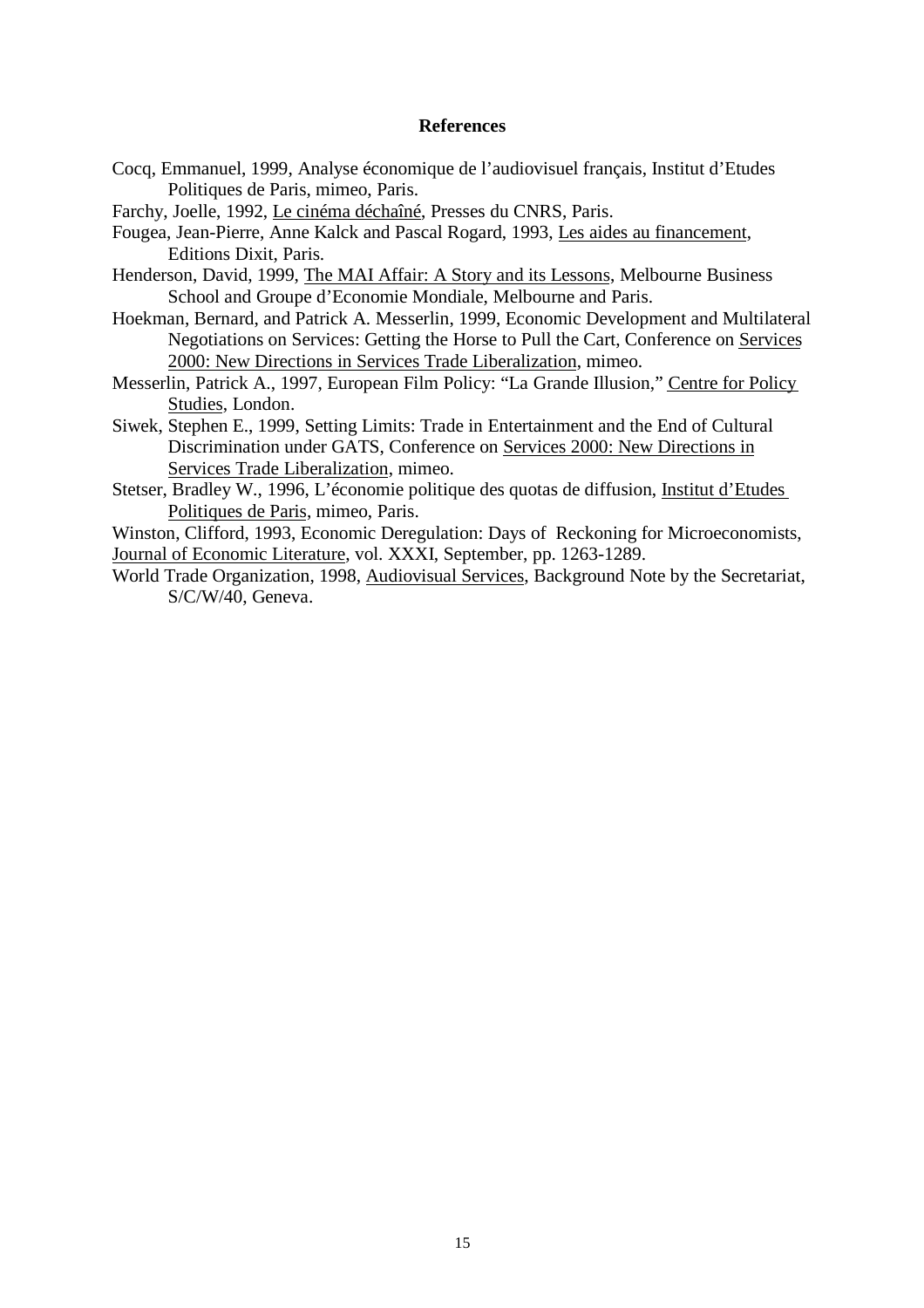|                                                          | Film & Video              | Film        | Radio & TV                | Radio & TV   | Sound     | Other       |                          |
|----------------------------------------------------------|---------------------------|-------------|---------------------------|--------------|-----------|-------------|--------------------------|
| Countries                                                | production                | projection  | services                  | transmission | recording |             | Total                    |
|                                                          | & distribution            | services    |                           | services     |           |             |                          |
|                                                          | CPC:                      | CPC:        | CPC:                      | CPC:         | CPC:      | CPC:        |                          |
|                                                          | 96112, 3                  | 96121, 2    | 96131, 2, 3               | 75241, 2     |           | 96114       |                          |
| Large producers (by decreasing number of films produced) |                           |             |                           |              |           |             |                          |
| India                                                    | X                         |             |                           |              |           |             |                          |
| <b>USA</b>                                               | $\mathbf X$               | X           | $\mathbf X$               | $\mathbf X$  | X         | $\mathbf X$ | 6                        |
| Hong Kong                                                | $\boldsymbol{\mathrm{X}}$ |             |                           |              | X         | $\mathbf X$ | $\frac{3}{3}$            |
| Japan                                                    | $\mathbf X$               | $\mathbf X$ |                           |              | X         |             |                          |
| Smaller producers                                        |                           |             |                           |              |           |             |                          |
| Central African Rep.                                     | X                         | $\mathbf X$ | $\mathbf X$               | X            | X         | $\mathbf X$ | 6                        |
| Dominican Rep.                                           |                           |             |                           | X            |           | $\mathbf X$ | $\overline{c}$           |
| El Salvador                                              |                           |             |                           | X            |           | $\mathbf X$ | $\overline{c}$           |
| Gambia                                                   | X                         | $\mathbf X$ | $\mathbf X$               | $\mathbf X$  |           |             | 4                        |
| Israel                                                   | $\mathbf X$               |             |                           |              |           |             | $\mathbf{1}$             |
| Kenya                                                    | X                         | X           |                           |              |           |             | $\overline{c}$           |
| Korea                                                    | $\mathbf X$               |             |                           |              | X         |             | $\overline{c}$           |
| Lesotho                                                  | X                         | X           | $\mathbf X$               | $\mathbf X$  |           |             | $\overline{4}$           |
| Malaysia                                                 | $\mathbf X$               |             |                           | $\mathbf X$  |           |             |                          |
| Mexico                                                   | $\mathbf X$               | $\mathbf X$ |                           |              |           |             | $\frac{2}{2}$            |
| New Zealand                                              | $\mathbf X$               | $\mathbf X$ | $\mathbf X$               | $\mathbf X$  |           | $\mathbf X$ | 5                        |
| Nicaragua                                                | $\mathbf X$               | $\mathbf X$ |                           |              |           |             | $\overline{c}$           |
| Panama                                                   | X                         | $\mathbf X$ | $\mathbf X$               |              | X         |             | $\overline{\mathcal{L}}$ |
| Singapore                                                | X                         |             |                           |              | X         |             | $\overline{c}$           |
| Thailand                                                 | $\mathbf X$               |             | $\boldsymbol{\mathrm{X}}$ |              |           |             | $\overline{2}$           |
| Total                                                    | 17                        | 10          | $\tau$                    | $\,8\,$      | $\tau$    | 6           | 55                       |

**Table 1. Summary of specific commitments in audiovisual services under the Uruguay Round**

Source: WTO, Audiovisual services, Table 9, S/C/W/40, 1998.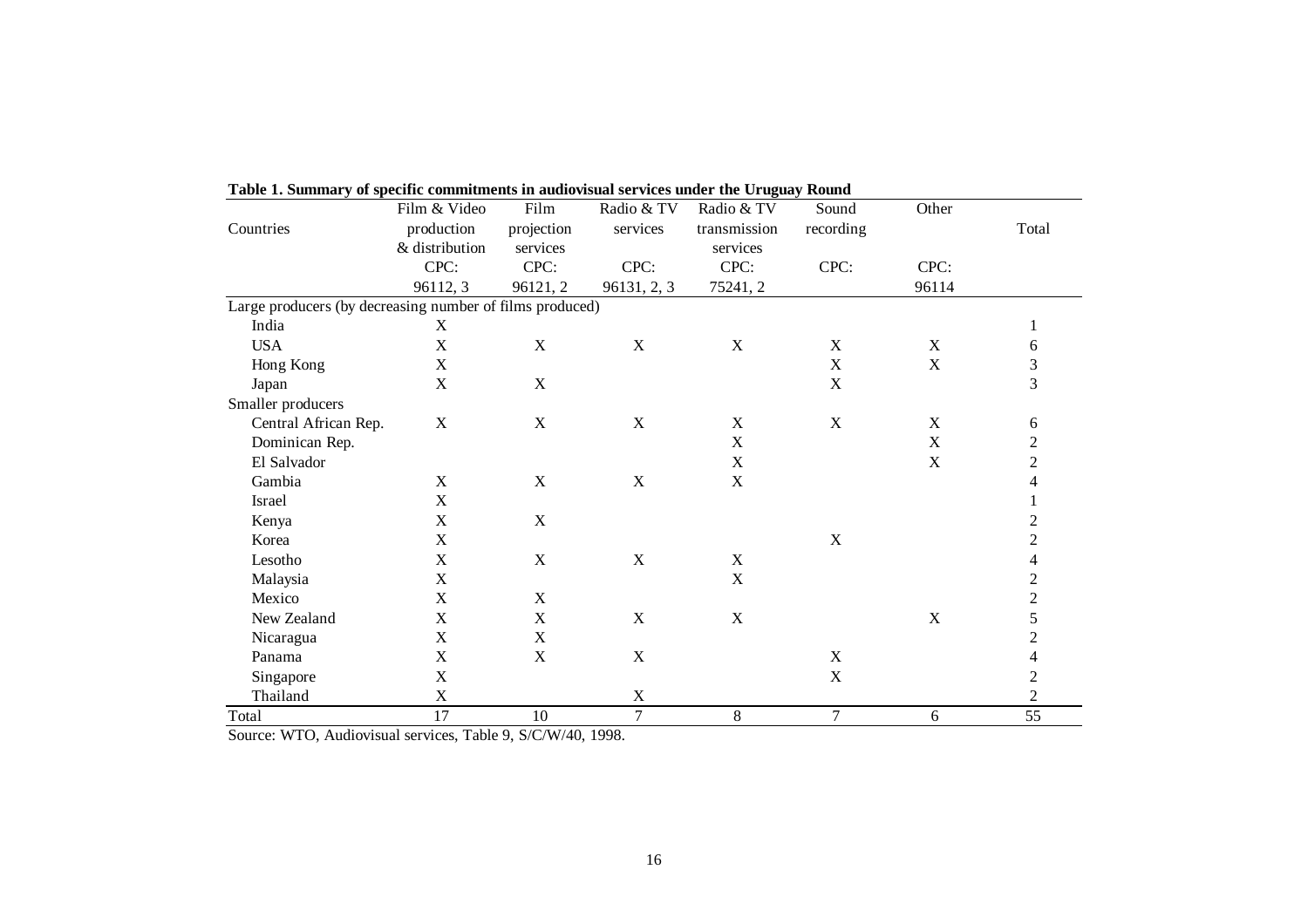|                                                        | Audiovisual  | Total                                  | Audiovisual | Growth          | Audiovisual     | Net results  | Net results | Audiovisual  |
|--------------------------------------------------------|--------------|----------------------------------------|-------------|-----------------|-----------------|--------------|-------------|--------------|
| Country                                                | turnover     | turnover                               | turnover    | rate in audio.  | in total        |              | in % of     | turnover per |
|                                                        |              | Millions USD Millions USD Millions USD |             | turnover $(\%)$ | turnover $(\%)$ | Millions USD | turnover    | inhabitant   |
|                                                        | 1996         | 1997                                   | 1997        | 1997/1996       | 1997            | 1997         | 1997        | 1997         |
|                                                        |              |                                        |             |                 |                 |              |             |              |
| The 23 European firms among the 50 leading world firms |              |                                        |             |                 |                 |              |             |              |
| Austria (1 firm)                                       | 942          | 818                                    | 818         | $-13,2$         | 100,0           | 26,5         | 3,2         | 101,0        |
| Britain (7 firms)                                      | 14927        | 27081                                  | 17170       | 15,0            | 63,4            | 1504,3       | 8,8         | 293,5        |
| France (4 firms)                                       | 6085         | 5896                                   | 5602        | $-7,9$          | 95,0            | 353,1        | 6,3         | 96,4         |
| Germany (7 firms)                                      | [a]<br>19177 | 27872                                  | 18904       | $-1,4$          | 67,8            | 1169,8       | 6,2         | 230,8        |
| Italy $(2 \text{ firms})$                              | 5049         | 4855                                   | 4855        | $-3,8$          | 100,0           | 476,8        | 9,8         | 84,9         |
| Luxembourg (1 firm)                                    | 2683         | 3189                                   | 2910        | 8,5             | 91,3            | $-80.6$      | $-2,8$      | [b]          |
| Netherlands (1 firm)                                   | 5628<br>[c]  | 5686                                   | 5686        | 1,0             | 100,0           | 403,3        | 7,1         | 277,4        |
| All                                                    | 54491        | 75397                                  | 55945       | 2,7             | 74,2            | 3853,2       | 6,9         | 196,6        |
| All in 1996 (23 firms)                                 | 53356        | 72890                                  | 54269       | 1,7             | 74,5            | 3234,9       | 6,0         | 190,7        |
| The 15 U.S. firms among the 50 leading world firms     |              |                                        |             |                 |                 |              |             |              |
| All                                                    | 64557        | 230583                                 | 73491       | 13,8            | 31,9            | 14009,4      | 19,1        | 279,4        |
| All in 1996 (13 firms)                                 | 49055        | 95365                                  | 63416       | 29,3            | 66,5            | 4653,2       | 7,3         | 241,1        |

#### **Table 2. Comparisons of leading U.S. and European audiovisual firms, 1997**

Source: European Audiovisual Observatory, Statistical Yearbook 1999, p.69

Notes: [a] Net results are not available for Kirch, RTL et SAT1. [b] not significant. [c] including Belgian flemish-speaking population.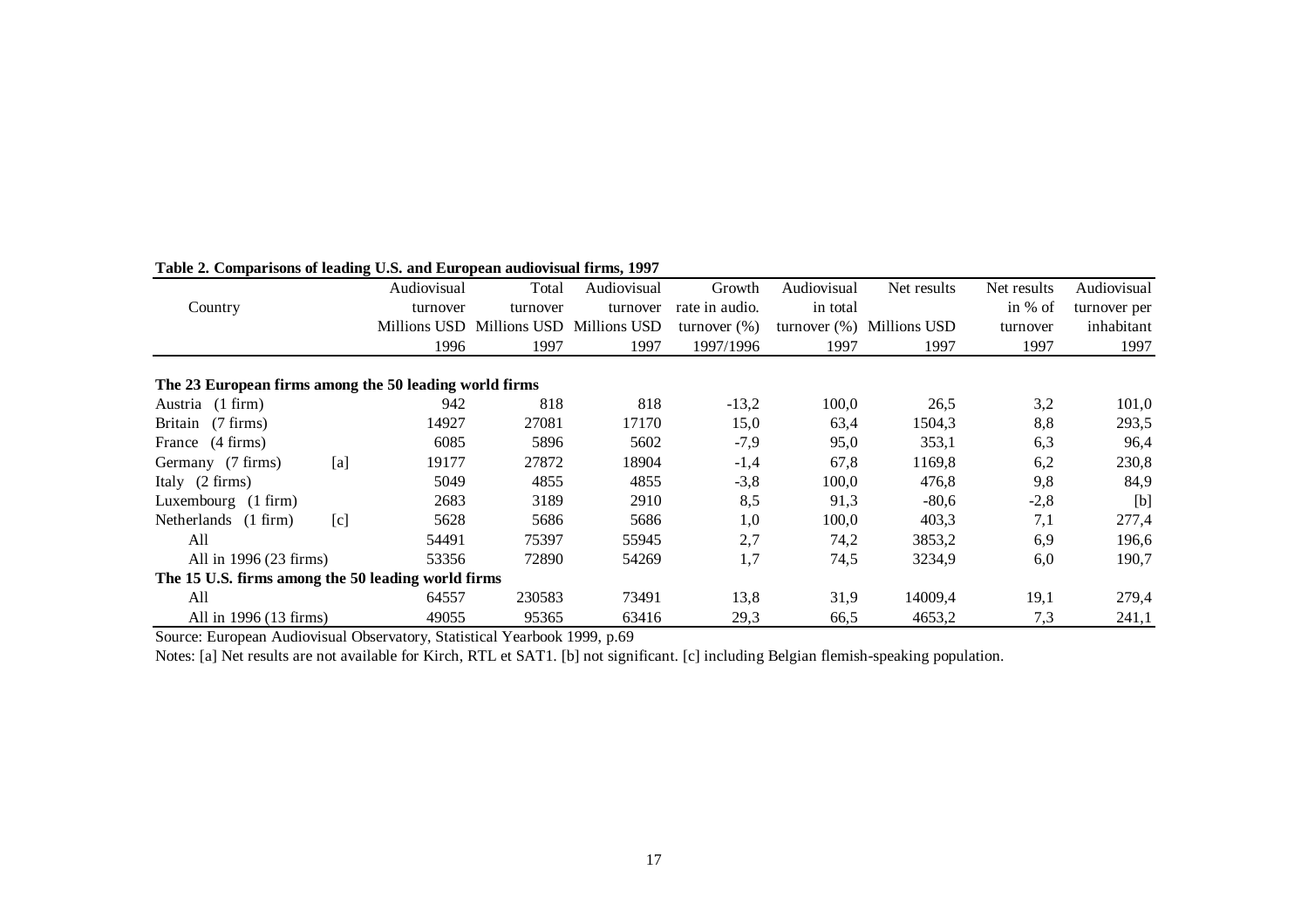|                | Theaters [a] |          | TV-channels [b] |                     | Videos      |              |  |
|----------------|--------------|----------|-----------------|---------------------|-------------|--------------|--|
|                | US films     | EC films |                 | US films US fiction | <b>VCR</b>  | <b>Blank</b> |  |
|                |              |          |                 | works               | penetration | cassettes    |  |
|                |              |          |                 |                     | rate $[c]$  | [d]          |  |
|                | 1994-97      | 1997     | 1996            | 1996                | 1997        | 1997         |  |
| Austria        |              | 0,0      | 64,6            | 26,6                | 75,3        | 4,7          |  |
| Belgium        | 71,9         | 0,1      | 34,1            | 31,1                | 68,4        | 4,1          |  |
| <b>Britain</b> | 80,5         | 4,8 [e]  | 75,3            | 19,8                | 83,0        | 3,1          |  |
| Denmark        | 70,2         | 0,2      | 65,6            | 27,4                | 79,0        | 5,0          |  |
| Finland        | 72,7         | 0,1      | 67,0            | 14,8                | 72,2        | 4,4          |  |
| France         | 55,7         | 10,2     | 36,2            | 18,9                | 77,5        | 6,3          |  |
| Germany        | 78,6         | 3,7      | 65,2            | 35,5                | 77,3        | 3,4          |  |
| Greece         |              | 0,0      |                 | 20,2                | 55,7        | 1,5          |  |
| Ireland        |              | 0,0      | --              | 27,1                | 72,7        | 2,1          |  |
| Italy          | 59,9         | 2,2      | 61,6            | 23,6                | 59,2        | 2,3          |  |
| Netherland     | 86,6         | 0,2      | 72,4            | 22,7                | 67,3        | 4,0          |  |
| Portugal       | 80,8         | 0,1      |                 | 19,0                | 52,0        | 1,3          |  |
| Spain          | 72,7         | 1,9      | 69,0            | 28,1                | 72,1        | 1,9          |  |
| Sweden         | 67,2         | 0,4      |                 | 29,7                | 79,2        | 4,9          |  |
| $EC-15$ [f]    | 72,4         | 1,7      | 61,1            | 24,6                | 73,6        | 3,5          |  |
| <b>USA</b>     | 95,4         | --       |                 |                     | 92,8        | --           |  |
| JAP            | 41,3         |          |                 |                     | 90,8        |              |  |

| Table 3. EC audiovisual markets: cinemas. TV channels and videos. 1996-97 |  |
|---------------------------------------------------------------------------|--|
|---------------------------------------------------------------------------|--|

Source: European Audiovisual Observatory, Statistical Yearbook, 1998 and 1999. Notes: [a] in % of total entrances. [b] in % of hours broadcasted (weighted by audience). Data for US films are available only for 1996 (for comparison sake, data for US fiction works for the same year are presented. [c] in % of households. [d] expenditures in current Ecu per person. [e] the share goes up to 8.7% if British-US films are included. [f] EC-15 simple averages of the columns are in italics.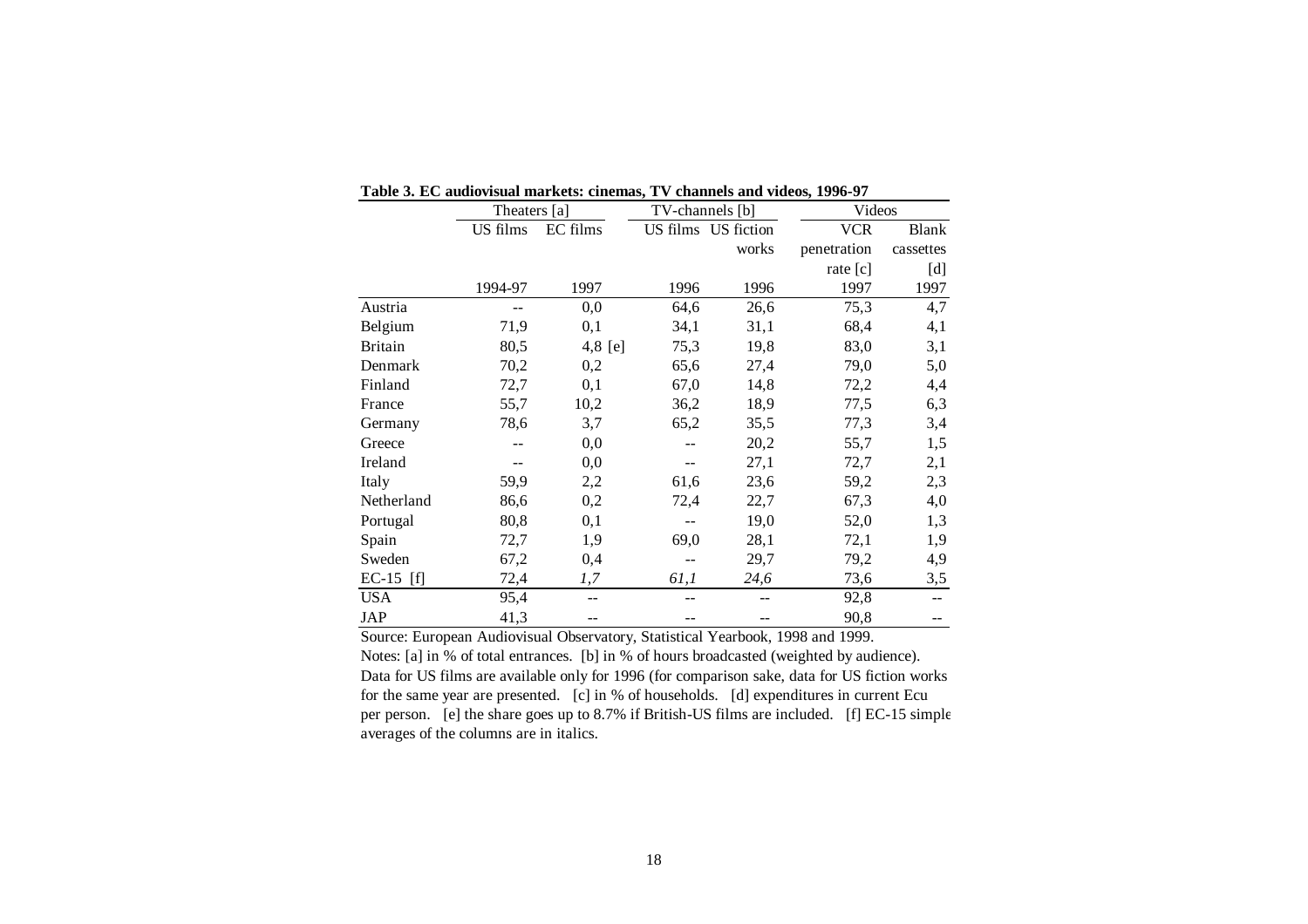|                | Table 4A. European Fublic Support for Film & Video, 1994 |                            |      | Table 4D. French subsidies, 1970-1997 |         |                       |                            |      |
|----------------|----------------------------------------------------------|----------------------------|------|---------------------------------------|---------|-----------------------|----------------------------|------|
|                | Total                                                    | Production<br>Distribution |      | Exploitation                          |         | Amount of             | Subsidization rate<br>(% ) |      |
|                | Mion ECU <sub>s</sub>                                    | $\%$<br>$\%$               |      | $\%$                                  | Years   | subsidies             |                            |      |
|                | [a]                                                      |                            |      |                                       |         | Mion ECU <sub>s</sub> | [a]                        | [b]  |
| Austria        | 14,9                                                     | 94,2                       | 5,8  |                                       | 1975    | 30,6                  | 16,3                       | 16,3 |
| Belgium        | $8,2*$                                                   | 96,3                       | 3,7  |                                       | 1980    | 58,3                  | 25,4                       | 25,4 |
| <b>Britain</b> | $1,9 *$                                                  | 100,0                      | 0,0  |                                       | 1985    | 102,7                 | 35,8                       | 35,8 |
| Denmark        | $10,5*$                                                  | 94,2                       | 2,3  | 3,5                                   |         |                       |                            |      |
| Finland        | 6,2                                                      | 85,3                       | 11,7 | 3,0                                   | 1988    | 110,3                 | 54,8                       | 54,8 |
| France         | $125,0*$                                                 | 40,5                       | 6.6  | 52,9                                  | 1989    | 112,5                 | 63,5                       | 60,5 |
| Germany        | 76,4                                                     | 77,5                       | 10,2 | 12,3                                  | 1990    | 120,3                 | 58,1                       | 52,8 |
| Greece         | 4,9                                                      | 91,5                       | 8,5  | 0,0                                   | 1991    | 125,3                 | 75,8                       | 65,9 |
| Ireland        | $1,7 *$                                                  | 100,0                      | 0,0  | 0,0                                   | 1992    | 128,5                 | 63,6                       | 53,0 |
| Italy          | $74,4*$                                                  | 42,1                       | 26,3 | 31,6                                  | 1993    | 143,7                 | 60,6                       | 48,5 |
| Netherlands    | $9,1*$                                                   | 98,6                       | 1,4  | 0,0                                   | 1994    | 164,3                 | 88,2                       | 67,8 |
| Portugal       | 5,5                                                      | 86,1                       | 6,2  | 7,7                                   | 1995    | 172,9                 | 70,8                       | 52,4 |
| Spain          | 21,7                                                     | 92,1                       | 2,9  | 4,9                                   | 1996    | 180,0                 | 65,8                       | 47,0 |
| Sweden         | 16,3                                                     | 94,7                       | 3,7  | 1,6                                   | 1997    | 185,7                 | 69,4                       | 47,9 |
| $EC-15$        | 376,6                                                    | 62,5                       | 10,6 | 26,9                                  | 1998    | 195,3                 | 79,7                       | 53,1 |
| Others [a]     | 10,2                                                     | 67,4                       | 38,3 | 4,1                                   | 1990-97 | 157,3                 | 70,2                       | 54,3 |

**Table 4A. European Public Support for Film & Video, 1994 Table 4B. French subsidies, 1970-1997**

Source: FIAPF, Films Funds 1994, April 1996. Source: CNC, Bilans annuels. Authors' calculations.

Note: [a] Possibly underestimated subsidies.